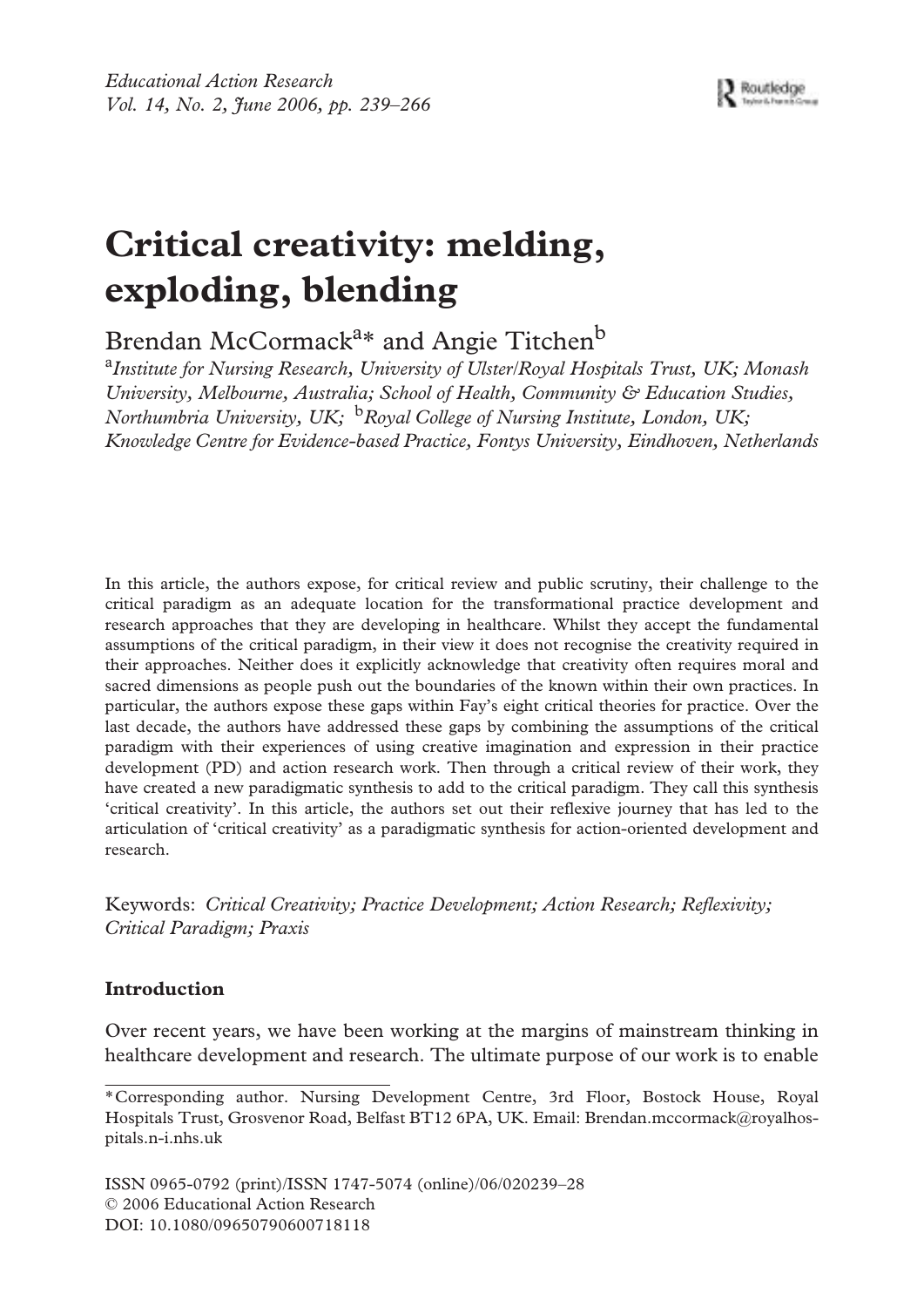individuals, teams, organisations and communities to deliver and to co-construct new knowledge about person-centred, evidence-based healthcare, and to move towards human flourishing for all involved in the endeavour. We have experimented, in our practice development (PD) and action research, with ideas and theories from fields of practice such as creative arts therapy, arts facilitation in healthcare and diverse spiritual traditions that are concerned with creativity and the use of creative imagination and expression to promote human flourishing (for example, Higgs & Titchen, 2001; Seizing the Fire, 2001; Coats *et al.*, 2004). Practice development is becoming established in nursing as a recognised field of practice. It is concerned with creating transformational cultures of effectiveness, for the purposes of delivering person-centred, evidence-based healthcare. It uses systematic approaches and skilled facilitation to develop practitioners, teams, practices, workplaces, organisations and communities. In this work, we have questioned whether the critical paradigm provides sufficient epistemological and ontological support for such work and have found it wanting.

In this article we set out the dimensions of our inquiry thus far. We explore philosophical assumptions underpinning the dominant discourse of PD as it currently exists. We present the processes we have used in our inquiry in order to challenge these dominant assumptions and a particular outcome emerging from that work, i.e. a theoretical framework of 'critical creativity' situated within the critical paradigm. The framework could be used to underpin any kind of PD or research (including action research). It is derived from our critique of Fay's (1987) eight practice theories of being critical, in which we conclude that the creative nature of the work in which we are engaged is missed within these theories. The critical approach as elaborated by Fay does not sufficiently explain or direct attention to the issue of how a critical theory can be translated into actual practice. Even sub-theory 10 of Fay's model (a plan of action that indicates how people are to carry out a social transformation) leaves the impression that the movement from the level of theory to the level of practice is nothing more than the application of an abstract theory. But this is mistaken: practical activity involves skills, sensitivities and capacities that require a practical wisdom that involves far more than knowing the contents of a theory. Practical activity is a form of praxis in which practitioners learn how to pick out salient features of their environment, develop perspicacious responses to these features, and adjust and adapt themselves to the particularities of a given situation. Of course, praxis can be informed by a theory, but genuine praxis requires that practitioners go well beyond learning this theory in order to be effective practitioners. In particular, in trying to act as a critical theory would recommend, practitioners need to employ a kind of creative activity whereby they render themselves able to perform in particular situations. Practising this creative activity will give to practitioners a professional artistry without which their interventions in the practical world would be clumsy or routine or unresponsive. What is needed to augment Fay's critical model, then, is a 'praxis spiral' that focuses attention on the important creative work in which practitioners must engage if they are to be effective.<sup>1</sup>

Therefore, we propose the augmentation of Fay's theory of 'transformative action' by proposing a significant alteration and elaboration of sub-theory 10 by particularly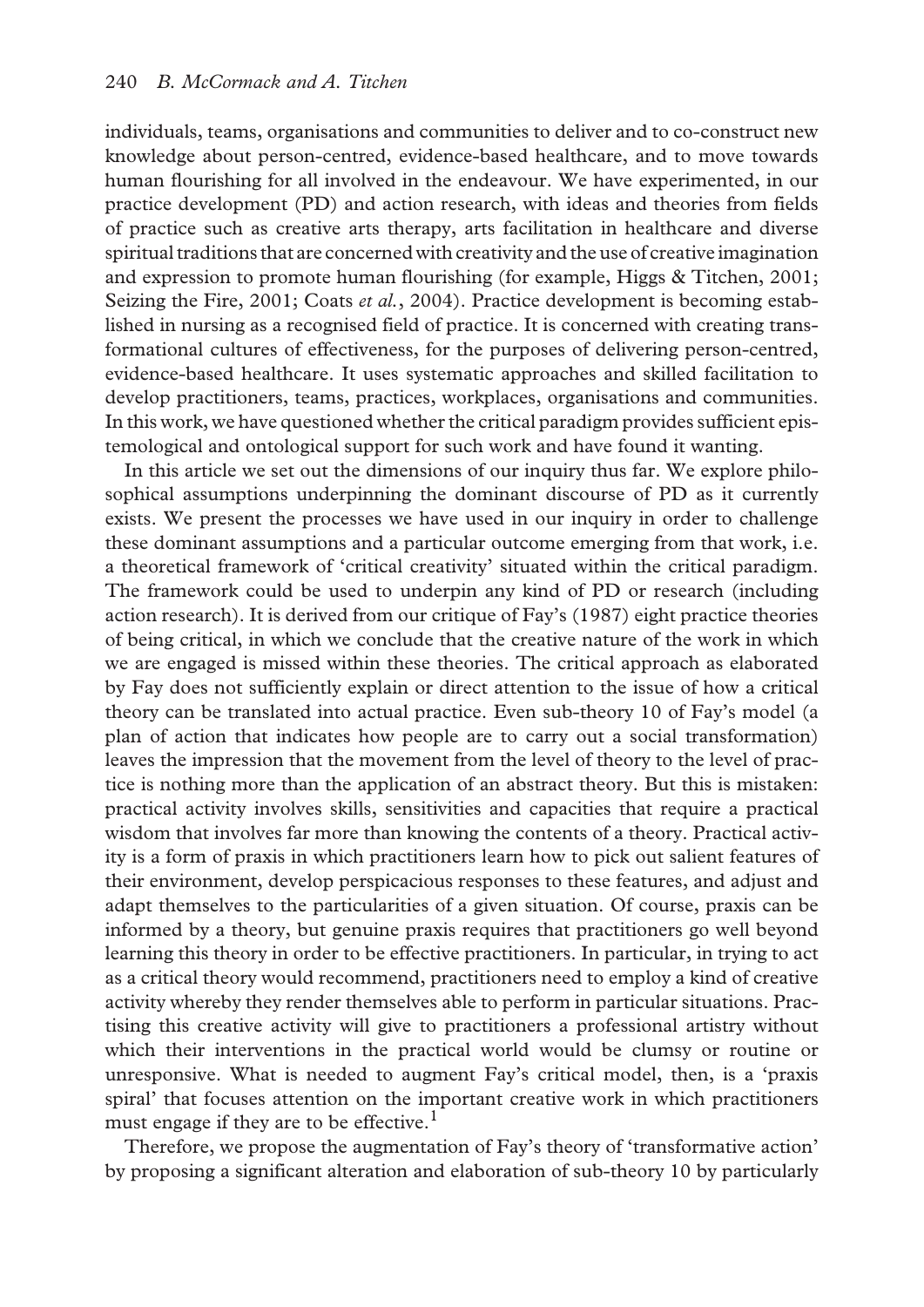focusing on ways in which practice can be transformed through a critically creative engagement with practice. We name this addition, 'creativity', and set it out in the context of holistic engagement that is at the heart of critical social science.

Critical creativity centres on the basic concepts of praxis and human flourishing, the former a concept associated with the critical paradigm and meaning thoughtful, intentional action. Within critical creativity, the concept of praxis is extended to include action that is also creative. Praxis is thus achieved through creative thinking, 'thinking about thinking' (metacognition) and critique *blended* with creative imagination and expression. This blending occurs through professional artistry (Titchen, 2000b; Titchen & Higgs, 2001). This new understanding of praxis is the means through which human flourishing is brought about, and further understood. Human flourishing (as we understand it) focuses on maximising the potential for individuals to achieve their potential for growth and development. We will discuss this concept in more depth later in this article. Within critical creativity, it is intended that human flourishing should be the outcome, not only for those for whom the development or research is intended, but also for those who carry out the work. Thus human flourishing is seen as both end and means of development and research. In this last respect, critical creativity bears similarities to the ideas of a few qualitative researchers, such as Reason (1993) and Lincoln and Denzin (2000).

In relation to Fay's critical theories it is beyond the scope of this article to address each dimension of the theory in detail—this is the focus of ongoing and future inquiries. However, in presenting our work at this stage of its development, we hope to raise the issue of 'creativity' in readers' consciousnesses and open up our inquiry for public scrutiny, contestation and debate. Whilst our ultimate intention is to engage in meaningful dialogue with others who are interested in facilitating transformative practice, we are well aware that this article cannot achieve this purpose in itself. In particular, we are conscious of the need for greater articulation of the practical application of the principles set out in this article. Table 1 (see pp. 245–248) provides a summary of examples that we have been working with in our practice development work. These and other examples will be analysed in greater depth in our ongoing publications. The framework presented here offers new theoretical understandings of the ways in which practitioners, activists, practice developers, educators and researchers can transform themselves, individuals, teams/groups, organisations, communities, cultures and practices and, if desired, generate theory. Further papers in progress will articulate the particular details of the theoretical framework as it unfolds and its practical application through a framework for transformative practice development.

#### **Beginning our journey of discovery**

Alone on the edge Melding, exploding, blending Critical creativity (Haiku created by Brendan McCormack and Angie Titchen, 2003)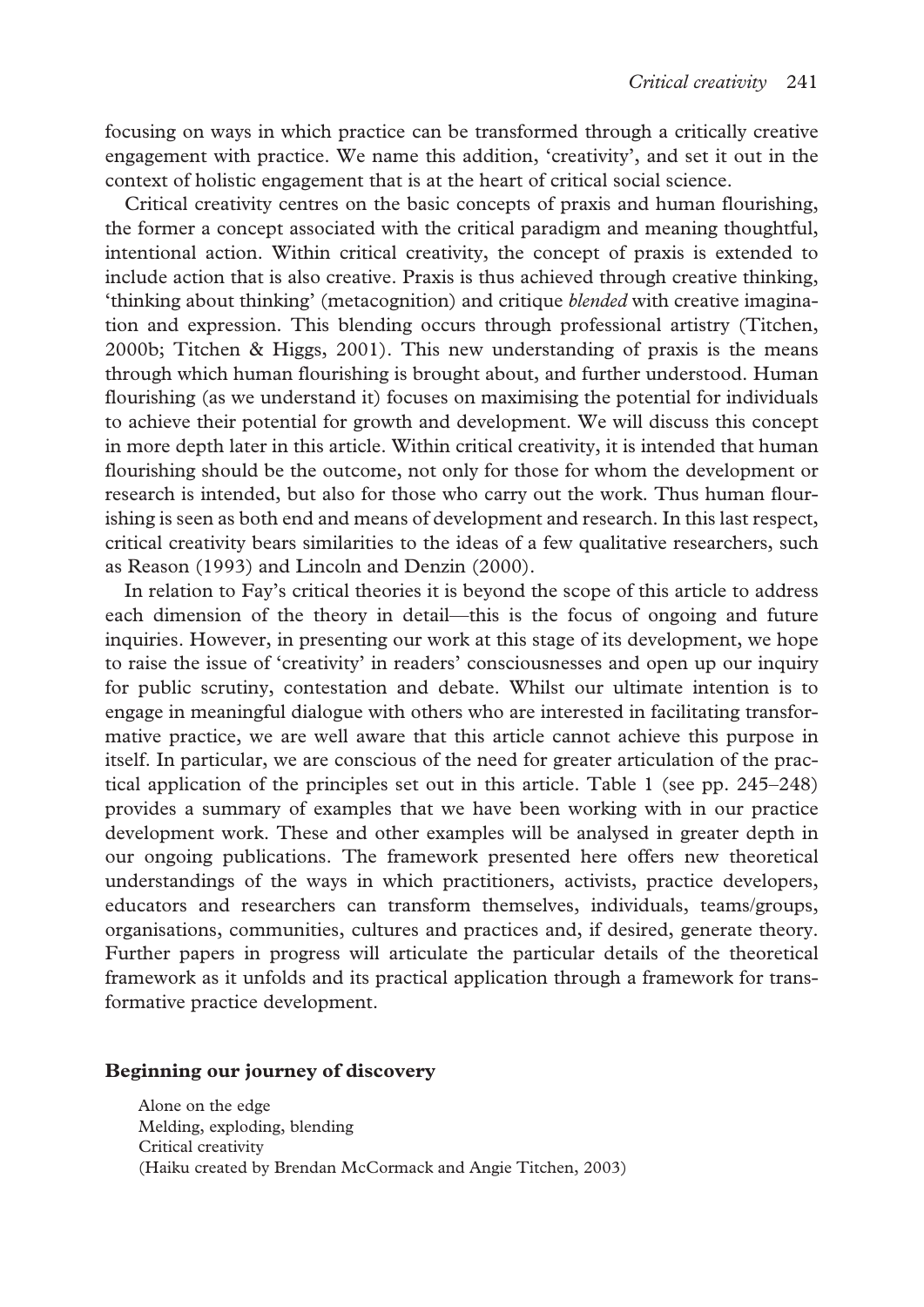If we think of the critical paradigm as a flowing river, then critical questioning is like the turbulence that small feeder streams create when their waters confront the main flow of the river. At this confluence, the waters eddy and spiral to blend with those of the mainstream and thus form a new synthesis (melding). This new mix of waters flows alongside the mainstream and may eventually blend with it. One example of this melding is 'The International Colloquium on Theory Development in PD'. This colloquium is a cooperative inquiry (Heron & Reason, 2001) of practice developers, practitioner researchers and educators from healthcare who share and critique work dedicated to deepening our understandings of practice development through critically creative practice, learning and research. The key output from the work of the colloquium is the publication of a series of practice development theoretical and methodological papers. As members of this colloquium the two of us have created such turbulence and blending through our deconstruction (*exploding*) of the critical paradigm, as an underpinning for our PD and research work, and have begun to construct a new synthesis within the critical paradigm to support it (*blending*). In the work of the international PD colloquium, we have used critical dialogue, contestation and debate in combination with the use of creative imagination, artistic expression and thematic analysis to develop a theoretical framework of critical creativity.

This synthesis we have called 'critical creativity'. Our inquiry processes are informed by our experiences of engaging in emancipatory action research as described by Grundy (1982) and Carr and Kemmis (1986) with nurses and other healthcare workers, wherein barriers to improvements in healthcare practice are overcome (see for example Binnie & Titchen, 1999). These barriers are both internal, that is, within ourselves, and external in relation to the contexts and cultures in which improvements are sought. Such experiences have broadened and deepened our understanding of the philosophical, theoretical and methodological perspectives in action research and enabled this work to happen. As our inquiry develops, we are locating our action research within the critical creativity paradigm, in a 'yes and' relationship to emancipatory action research to encompass the inherent and broader notions of transformation within critical creativity.

## **Philosophical and theoretical critique**

Practice development is a well-established movement in United Kingdom healthcare and is increasingly becoming an international movement. Over the past 10 years significant conceptual, theoretical and methodological advances have been made in the development of frameworks to guide PD activities. Of most significance has been our increased understanding of key concepts underpinning PD work irrespective of the methodological perspective being adopted. For example, workplace culture (Manley, 2004), person-centredness (Titchen, 2000b; Dewing, 2004; McCormack, 2004; Nolan *et al.*, 2004), practice context (McCormack *et al.*, 2002), evidence (Rycroft-Malone *et al.*, 2003), values (Manley, 2001; Wilson, 2005; Wilson *et al.*, 2005) and approaches to action learning for sustainable practice (Hockley *et al.*,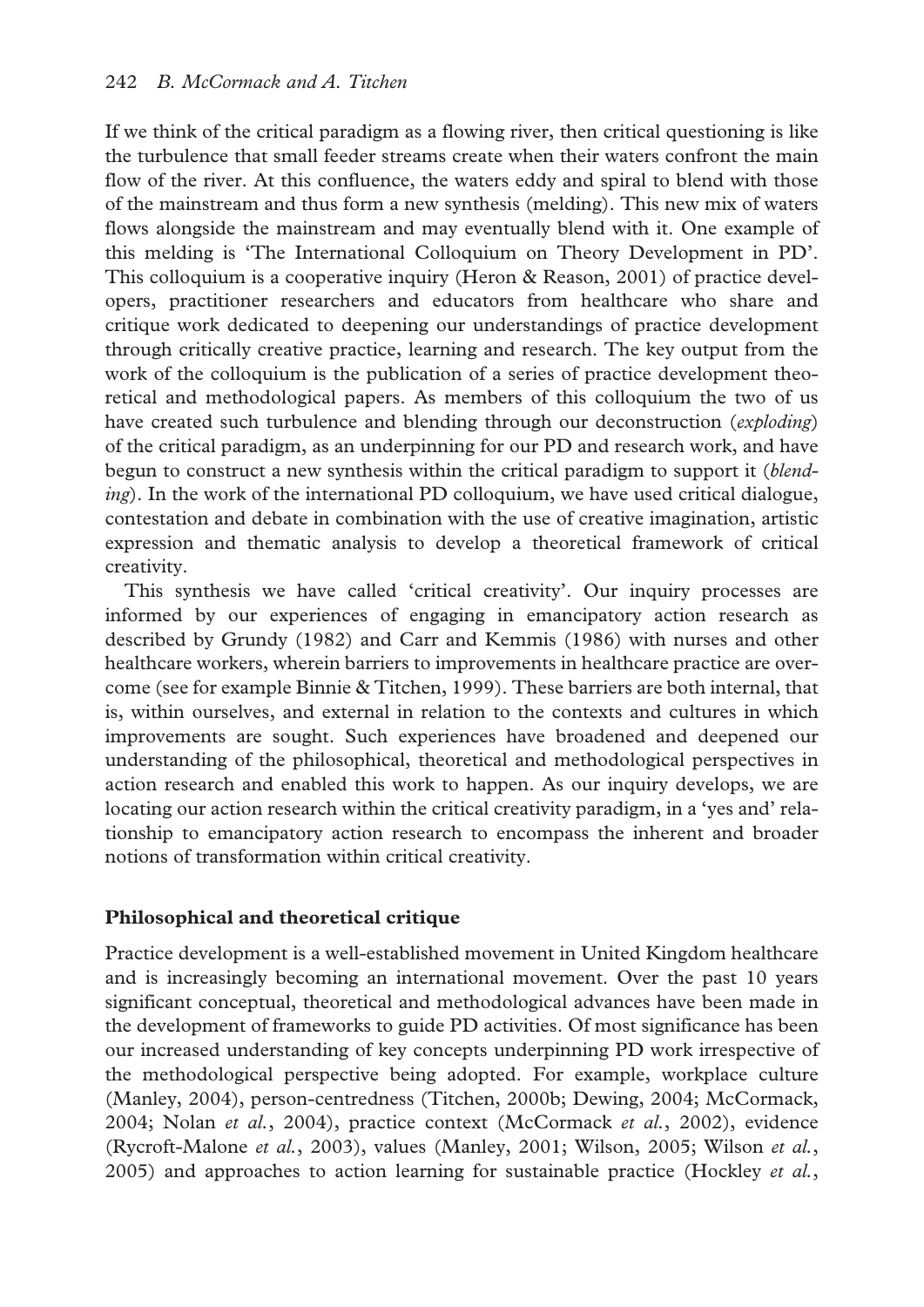2004). A number of researchers have explored the meaning of PD through conceptual analysis (Unsworth, 2000; Garbett & McCormack, 2002, 2004), action inquiry (Manley, 1997a; Binnie & Titchen, 1999; Clarke & Wilcockson, 2001; Gerrish, 2001; Clarke *et al.*, 2004) and evaluation (Tolson, 1999; McCormack *et al.*, 2004; Wilson & McCormack, 2006).

In a concept analysis of PD, Garbett and McCormack (2004) articulated the interconnected and synergistic relationships between the development of knowledge and skills, enablement strategies, facilitation and systematic, rigorous and continuous processes of emancipatory change in order to achieve the ultimate purpose of evidence-based person-centred care. Manley and McCormack (2004) articulate these elements of PD in a model called 'emancipatory PD', drawing on previous theoretical developments in action research (Grundy, 1982). The similarities between emancipatory PD (EPD) and emancipatory action research (EAR) are recognised and acknowledged, in that both are concerned with overcoming obstacles and with generating new understandings about context, culture and how to overcome barriers within them. However, whilst both EPD and EAR are concerned with generating knowledge that is particular to, and helpful in, the specific situation, in EAR only, work is done by the action researchers to offer findings to others that are potentially transferable to other settings. Whilst this distinction is evident in much EPD activity, an increasing PD literature is emerging that also articulates transferable principles for action (Manley, 1997a, b; Binnie & Titchen, 1999; Manley & McCormack, 2004; Wilson *et al.*, 2005). Emancipatory PD explicitly uses critical social scientific concepts on the basis that the emphasis on the development of individual practitioners, cultures and contexts within which they work will result in sustainable change.

Critical social science is derived from critical theory. Critical theory may be distinguished from other forms of theory in its explicit intent towards emancipation. With its roots in a Western European Marxist tradition, the aim of emancipation is 'to liberate human beings from the circumstances that enslave them' (Horkheimer, 1982, p. 244). Thus critical theory goes beyond *practical* theory in the sense that it does not just set out to explain and understand social contexts but instead aims to free people from circumstances of domination and oppression. Emancipation arises from critique undertaken by individuals or groups concerned with exposing contradictions in the rationality or justice of social actions. Such theories can result from practical interest (understanding and clarification), but they do not in themselves result in action (in the context of PD, 'action' is concerned with changing practice) (Carr & Kemmis, 1986). Critical social science is concerned with the kind of action that arises from raised awareness or increased understanding that leads to a desire by individuals or groups to redress contradictions, oppressions or domination, rather than action resulting from power or coercion. PD from a critical social science perspective, therefore, is concerned with challenging and reframing established practices, as well as opening up and showing tensions in language use. These processes encourage productive dissension rather than taking surface consensus as a point for departure (Garbett, 2005). The intention is to contribute to emancipation—to encourage new ways of thinking and acting.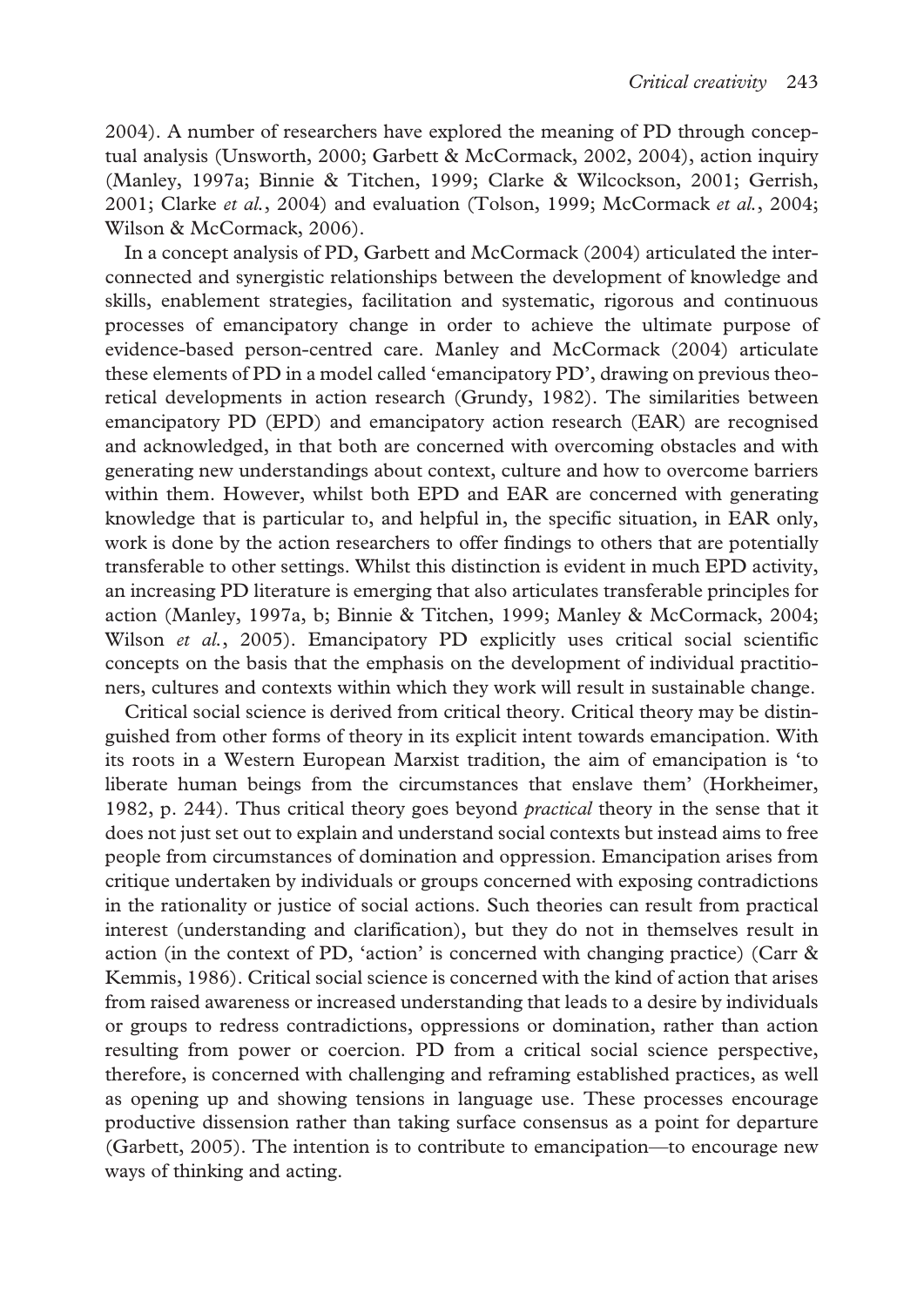In the context of PD, the work of Brian Fay has been used most often in the articulation of a critical social science perspective underpinning emancipatory PD (Fay, 1987). Through inductive retrospective analysis of PD activities, we have begun to make explicit the links between Fay's theories of critical social science and the methodological perspectives of emancipatory PD (Table 1).

Fay undertook a critique of critical social science and concluded that the epistemological underpinnings of critical social science are valid (i.e. that a rigorous scientific theory can be at the same time politically engaged through practical and critical intent), but that its ontological basis was limited. Fay argued that these limitations arose because of epistemological limits (to the capacity of individuals to achieve selfactualisation), therapeutic limits (to the extent by which systems of domination can be overcome by action arising from rational reflection), ethical limits (the emancipation of one group can oppress another) and power limits (constraints on human power that restrict the ability of humans to be self-determining and therefore autonomous). As a result, Fay suggests that any social scientific theory that tries to be scientific, critical, practical and non-idealistic all at once must consist of a complex of theories which are systematically related to one another. Fay therefore suggested that a comprehensive critical social scientific theory is necessarily comprised of a complex of eight theories and 20 sub-theories (Table 2).

However, in our critique of Fay's work as the epistemological foundation for PD, we identified a number of limitations. Action-oriented models of research and development (including participatory action research and emancipatory PD) reject interpretive methods because of the naive assumption that having an understanding of a situation leads to action. Habermas (1972) articulates such approaches as knowledge that is focused on 'practical interest', i.e. knowledge that is concerned with understanding and clarifying how others see their worlds. Practical interest generates practical understanding which can inform and guide practical judgement. It is concerned with the medium of language and the hermeneutic or interpretive sciences such as phenomenology. Although greater understanding of patients' and users' experiences may be achieved this does not necessarily result in a change in the way nurses (for example) practise. It is the action component that is addressed by critical social science, i.e. emancipatory interest. Critical social science argues that achieving understanding is necessary in order to identify possibilities for action, but it is only through the processes of taking action and the learning that results that true enlightenment (i.e. freedom from previous forces of domination that hinder effective action) can be achieved.

Dunne (1993) argues that despite the intention of emancipatory interest it is impossible to make previous understandings or ways of being 'disappear'. Thus it is argued that no matter how hard we try to bring about a perspective transformation, prior understandings cannot be made to disappear because human beings are not that rational. Individual pieces of our lives cannot be picked off and subjected to change. These limits to rationality are further reinforced by too much weight being placed on the clarity, and rationality potential, of language and human interaction (Alvesson & Deetz, 2000). Habermas suggests that reaching consensus and 'stable' understanding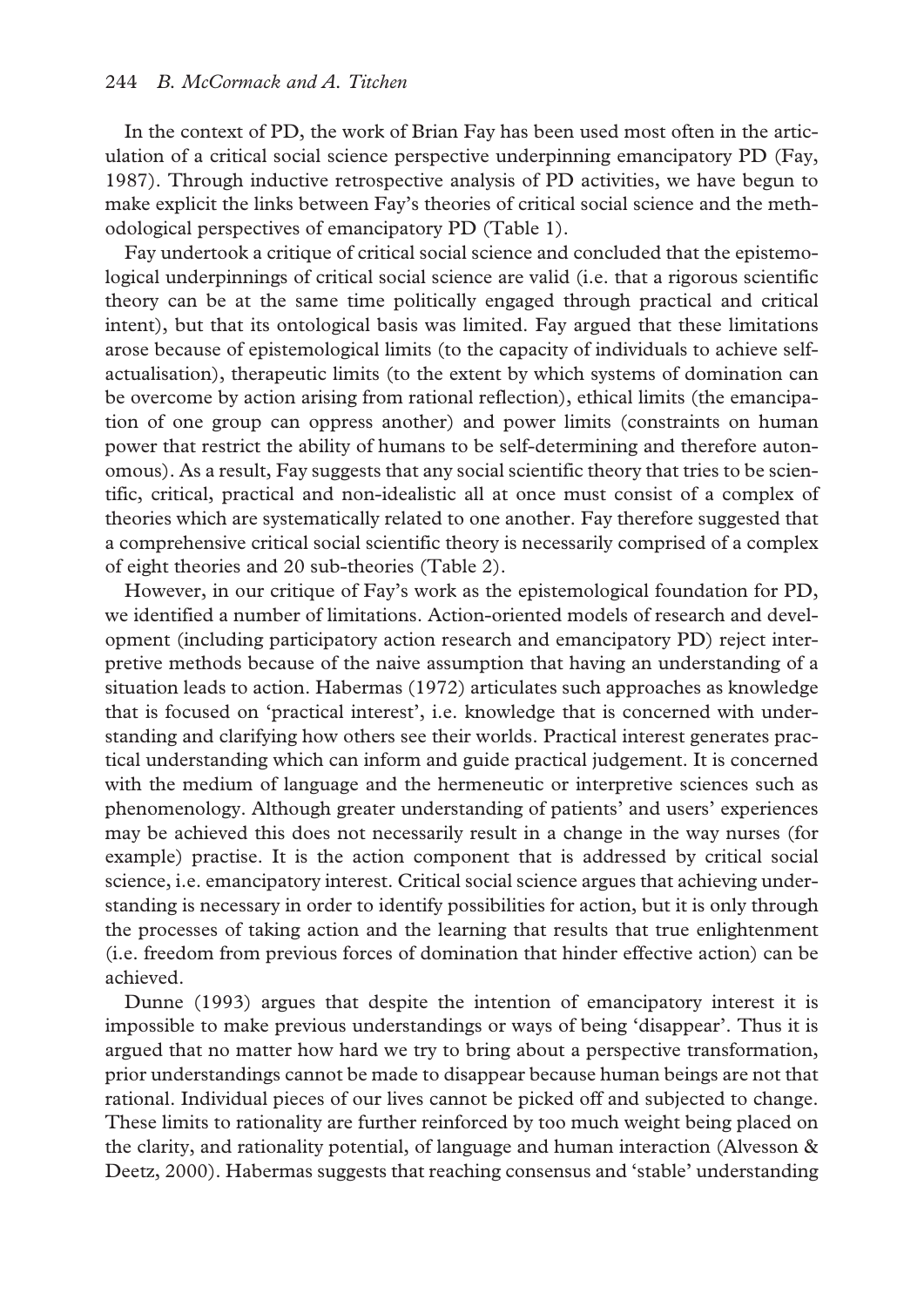| Theories (after Fay<br>Critical Practice<br>1987)                                                                              | Development<br>Principles<br>Practice                                                                      | Practice Development<br>Methods                                                                                                                                                                                 | Exemplars from PD Work                                                                                                                                                                                                                                                                                                                                                                                                                                                                                                                                                                                                                                                                                                                                                                                                                                                                                                                                  |
|--------------------------------------------------------------------------------------------------------------------------------|------------------------------------------------------------------------------------------------------------|-----------------------------------------------------------------------------------------------------------------------------------------------------------------------------------------------------------------|---------------------------------------------------------------------------------------------------------------------------------------------------------------------------------------------------------------------------------------------------------------------------------------------------------------------------------------------------------------------------------------------------------------------------------------------------------------------------------------------------------------------------------------------------------------------------------------------------------------------------------------------------------------------------------------------------------------------------------------------------------------------------------------------------------------------------------------------------------------------------------------------------------------------------------------------------------|
| false, how these came<br>about and potential<br>understandings are<br>Consciousness:<br>Shows how our<br>alternatives<br>False | Consciousness-<br>Self-reflection<br>Particularity<br>Critique<br>raising                                  | Critical dialogue<br>conversations<br>Questioning<br>Critiquing<br>bserving<br>Reflective<br>Listening<br>$\circ$                                                                                               | understood in the context of the changing nature of gerontological nursing.<br>others' practice. Through critical dialogue, contradictions are exposed and<br>older people, the collecting of 'naturally occurring conversations' between<br>provided to staff to enable them to ask critical questions of their own and<br>Exemplar 1: In a programme of PD work in a rehabilitation setting for<br>activities. The transcribed tapes and the original audio accounts are<br>nurses and patients is an integrated component of the development                                                                                                                                                                                                                                                                                                                                                                                                         |
| what a 'crisis' is and<br>Crisis: Spells out<br>why it exists                                                                  | Problematisation<br>Sympathetic<br>Temporality<br>presence<br>Critique                                     | Appreciative inquiry<br>High challenge/high<br>conversations<br>uestioning<br>Storytelling<br>Critiquing<br>bserving<br>Listening<br>Focused<br>support<br>$\mathsf{\circ}$<br>0                                | existed between what they perceived to be good about their practice and the<br>not believe that there were any significant difficulties with their practice and<br>Exemplar 2: A healthcare team engaged in a Trust-wide PD programme<br>had difficulty identifying a focus for their development work. The staff did<br>high challenge/high support, the team began to see the contradiction that<br>observing, listening, storytelling (with individual staff and patients) and<br>reality of practice as experienced by others. This represented a point of<br>thus could not see the need for the PD work. Through processes of<br>crisis for the team.                                                                                                                                                                                                                                                                                             |
| Learning processes to<br>help us become<br>Education:<br>$\emph{enughtened}$                                                   | Critical dialogue<br>Learning in and<br>from practice<br>Supported<br>reflection<br>reflection<br>Critical | Clinical supervision<br>High challenge/high<br>articulation of craft<br>Action learning<br>practice<br>Facilitating the<br>Problem-based<br>theorisation of<br>Facilitating<br>knowledge<br>learning<br>support | Exemplar 3: An experienced cancer nurse (Ann) established a learning set<br>learning set came to know their own practice more fully. They were able to<br>for cancer nurse specialists in her area. Over an 18-month period Ann acted<br>through the use of paint, clay, metaphor) and derive a set of themes about<br>as the facilitator of the group using a variety of critically creative reflective<br>their practice that influenced local policy developments re nurse specialist<br>articulate their own craft knowledge, analyse their practice creatively (e.g.<br>analysis of their own practice using a variety of creative and artistic media<br>strategies to highlight various 'crises' in practice. Through the systematic<br>roles. They developed new theories about their practice drawing upon a<br>set within a culture of high challenge/high support, participants in the<br>humanistic-existentialist lens to frame their work. |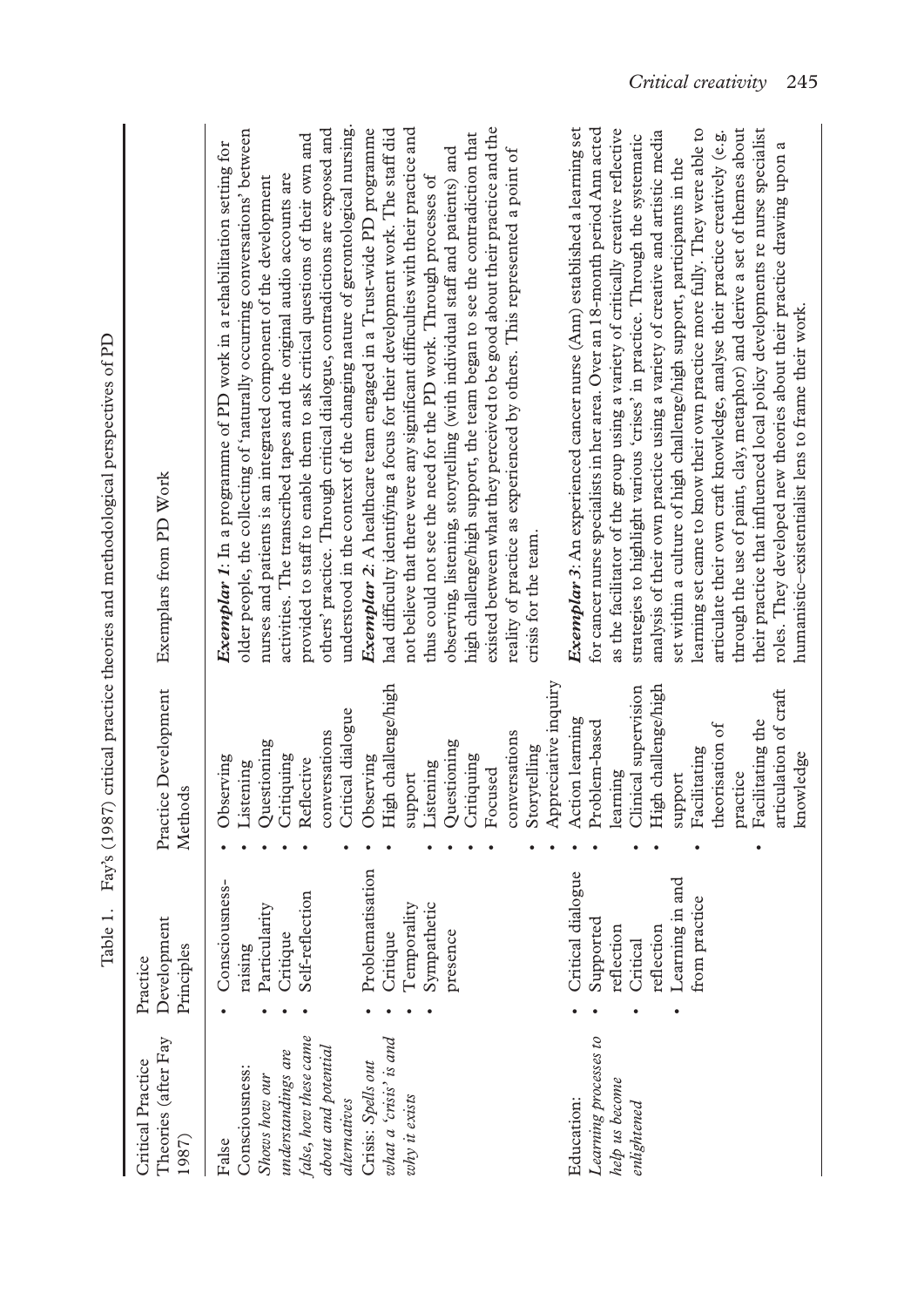| ٠ |  |
|---|--|
|   |  |
| ٠ |  |
|   |  |

| Principles<br>Practice<br>Theories (after Fay<br>Critical Practice<br>1987)                                                        |                                                                                  |                                                                                                                                                                                                                                   |                                                                                                                                                                                                                                                                                                                                                                                                                                                                                                                                                                                                                                                                                                                                                                                                                                                                                                                                                                                                              |
|------------------------------------------------------------------------------------------------------------------------------------|----------------------------------------------------------------------------------|-----------------------------------------------------------------------------------------------------------------------------------------------------------------------------------------------------------------------------------|--------------------------------------------------------------------------------------------------------------------------------------------------------------------------------------------------------------------------------------------------------------------------------------------------------------------------------------------------------------------------------------------------------------------------------------------------------------------------------------------------------------------------------------------------------------------------------------------------------------------------------------------------------------------------------------------------------------------------------------------------------------------------------------------------------------------------------------------------------------------------------------------------------------------------------------------------------------------------------------------------------------|
|                                                                                                                                    | Development                                                                      | tice Development<br>Methods<br>Pract                                                                                                                                                                                              | Exemplars from PD Work                                                                                                                                                                                                                                                                                                                                                                                                                                                                                                                                                                                                                                                                                                                                                                                                                                                                                                                                                                                       |
| those 'crisis elements'<br>of action for doing so<br>changed and a plan<br>Action: Identifies<br>Transformative<br>that need to be | Problematisation<br>Transparency<br>Particularity<br>Negotiation<br>Saliency     | Engaging multiple<br>bjective setting<br>Action planning<br>ractice change<br>iscourses<br>eedback<br>istening<br>Iritique                                                                                                        | understanding of these crises and to help Jenny prioritise her actions. Jenny<br>identified a single significant change she needed to make in order to address<br>the key focus of many of these crises, i.e. the behaviour of a senior manager<br>colleague. She explored how she would deal with the situation based on her<br>cooperative inquiry using principles of critical creativity. Over a period of<br>own 'person-centred' values and developed an action plan to address the<br>members engaged Jenny in ways that recognised her unique experiences<br>and facilitated a variety of discourses in order to shape their collective<br>number of 'crisis' elements in Jenny's practice were identified. Group<br>development programme with 12 other multidisciplinary staff from a<br>primary healthcare team. The programme was set within a model of<br>10 months and with the use of creative reflective inquiry processes a<br>Exemplar 4: A psychologist (Jenny) embarked on a facilitator |
| raising<br>$of$ self<br>how we inherit roles<br>and how these limit<br>Understanding of<br>our freedom<br>The Body:                | Consciousness-<br>Facilitative use<br>Self-reflection<br>Temporality<br>Saliency | ligh challenge/high<br>creative expression<br>alues clarification<br>cole clarification<br>Iritical dialogue<br>Role-modelling<br>60° feedback<br>Questioning<br>and analysis<br>bserving<br>istening<br>support<br>$\mathcal{E}$ | through the use of creative arts. Through these activities, participants began<br>behaviours and attitudes and how these limited their capacity to be effective<br>to unfold their embodied understandings of their roles, reasons for existing<br>and high support. These activities were supported by creative expression<br>feedback and peer observation, set within a framework of high challenge<br>Exemplar 5: A PD programme was established to develop the roles of<br>programme, participants engaged in role clarification exercises, 360°<br>ward/department nurse leaders as practice developers. During the<br>in a way that matched their vision for their leadership roles.<br>issues.                                                                                                                                                                                                                                                                                                       |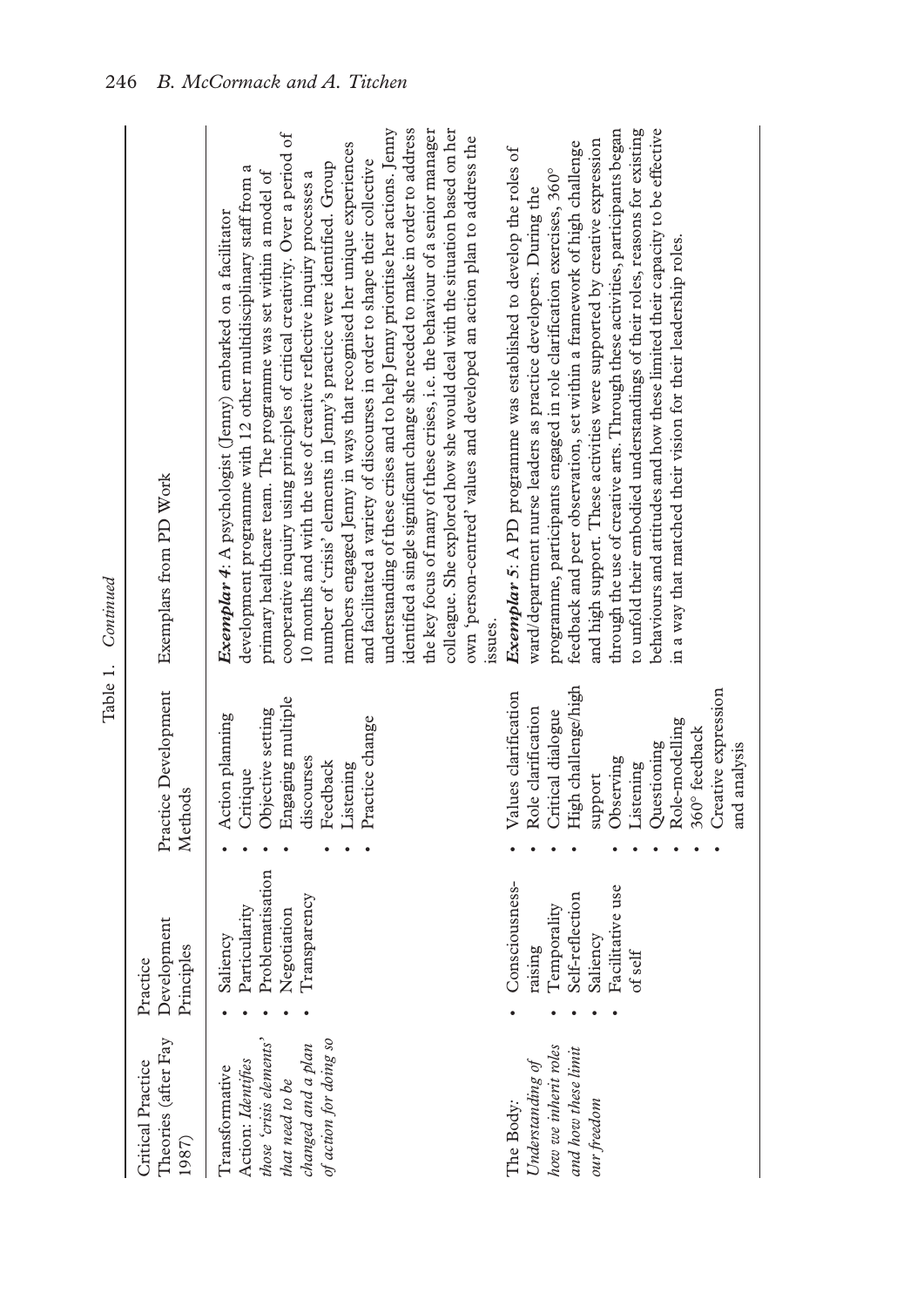|                                                                                                       |                                                                           |                                                                                                                          | Table 1. Continued                                                                                                                                                                                                                                                                                                                                                                                                                                                                                                                                                                                                                                                                                                                                                                                                                                                                                                                                                                                                        |
|-------------------------------------------------------------------------------------------------------|---------------------------------------------------------------------------|--------------------------------------------------------------------------------------------------------------------------|---------------------------------------------------------------------------------------------------------------------------------------------------------------------------------------------------------------------------------------------------------------------------------------------------------------------------------------------------------------------------------------------------------------------------------------------------------------------------------------------------------------------------------------------------------------------------------------------------------------------------------------------------------------------------------------------------------------------------------------------------------------------------------------------------------------------------------------------------------------------------------------------------------------------------------------------------------------------------------------------------------------------------|
| Theories (after Fay<br>Critical Practice<br>1987)                                                     | Development<br>Principles<br>Practice                                     | Practice Development<br>Methods                                                                                          | Exemplars from PD Work                                                                                                                                                                                                                                                                                                                                                                                                                                                                                                                                                                                                                                                                                                                                                                                                                                                                                                                                                                                                    |
| Tradition: Identifies<br>particular tradition<br>are changeable/not<br>which parts of a<br>changeable | Critical dialogue<br>Temporality<br>Negotiating<br>Evaluation<br>Saliency | High challenge/high<br>Cultural analysis<br>Questioning<br>questioning<br>Storytelling<br>Reflective<br>support<br>Audit | Exemplar 6: As part of a larger PD programme, vision action grov<br>established to help staff from three cancer treatment areas plan to<br>service amalgamation on one site. Cultural analyses undertaken h<br>illustrated busy, ritualised systems with a predominant treatment a<br>orientated focus. Whilst all expressed a desire to change to a more<br>start, the realities of workload, traditional out-patient clinic proce<br>clinician preference mitigated strongly against change. Reflective q<br>arrangements and through a challenge/support framework, staff fa<br>to question their own practice. An audit of waiting times across th<br>illustrated such improvements were needed. Planned changes wer<br>subsequently negotiated with the multi-professional team support<br>centred service, and appreciated the opportunity afforded by this<br>patients' pathway and service evaluation via patient focus groups<br>were posed around whose needs were being met by the current<br>patient stories. |
| and limits of power in<br>Power: The nature                                                           | Self-reflection<br>Interpreting                                           | transformational<br>Development of                                                                                       | transformational style of leadership, but feedback from the nursin<br>Exemplar 7: A newly appointed ward leader (Joan) aspired to a                                                                                                                                                                                                                                                                                                                                                                                                                                                                                                                                                                                                                                                                                                                                                                                                                                                                                       |

*and limits of power in*  Power: *The nature*  a given context *a given context*  $P_{\rm O}$  $\tilde{a}$ 

- Mutuality • Mutuality ••
- Reciprocity · Reciprocity

•

•

- Graceful care Graceful care Informed Informed flexibility
- leaders
	- Self-reflection Self-reflection Feedback on Feedback on ••
- Critical dialogue Critical dialogue performance performance •

*Exemplar 6*: As part of a larger PD programme, vision action groups were and taske personquestions clinician preference mitigated strongly against change. Reflective questions arrangements and through a challenge/support framework, staff facilitated ups were illustrated busy, ritualised systems with a predominant treatment and taskorientated focus. Whilst all expressed a desire to change to a more personstart, the realities of workload, traditional out-patient clinic processes and sses and icilitated clearly wards patients' pathway and service evaluation via patient focus groups clearly established to help staff from three cancer treatment areas plan towards fresh ed by subsequently negotiated with the multi-professional team supported by centred service, and appreciated the opportunity afforded by this fresh nad<br>Lac .<br>ლ  $1e$ service amalgamation on one site. Cultural analyses undertaken had to question their own practice. An audit of waiting times across the illustrated such improvements were needed. Planned changes were

revealed her to be somewhat authoritative and controlling. After much self-Joan began to understand that she was acting out a preconceived role rather expectations of each others' roles, and negotiated ground rules for effective sharing responsibility for learning together. Joan showed her appreciation a sharing responsibility for learning together. Joan showed her appreciation a revealed her to be somewhat authoritative and controlling. After much self-Joan began to understand that she was acting out a preconceived role rather expectations of each others' roles, and negotiated ground rules for effective transformational style of leadership, but feedback from the nursing team ig team reflection and subsequent critical dialogue with her critical companion, reflection and subsequent critical dialogue with her critical companion, feedback and said she would endeavour to learn from it. They clarified feedback and said she would endeavour to learn from it. They clarified ceam functioning which included openness, supporting each other and team functioning which included openness, supporting each other and ot more and worked with staff to develop a shared vision for practice. transformational leadership. She met with staff, thanked them for the transformational leadership. She met with staff, thanked them for the lot more and worked with staff to develop a shared vision for practice.than being herself and using an enabling approach consistent with than being herself and using an enabling approach consistent with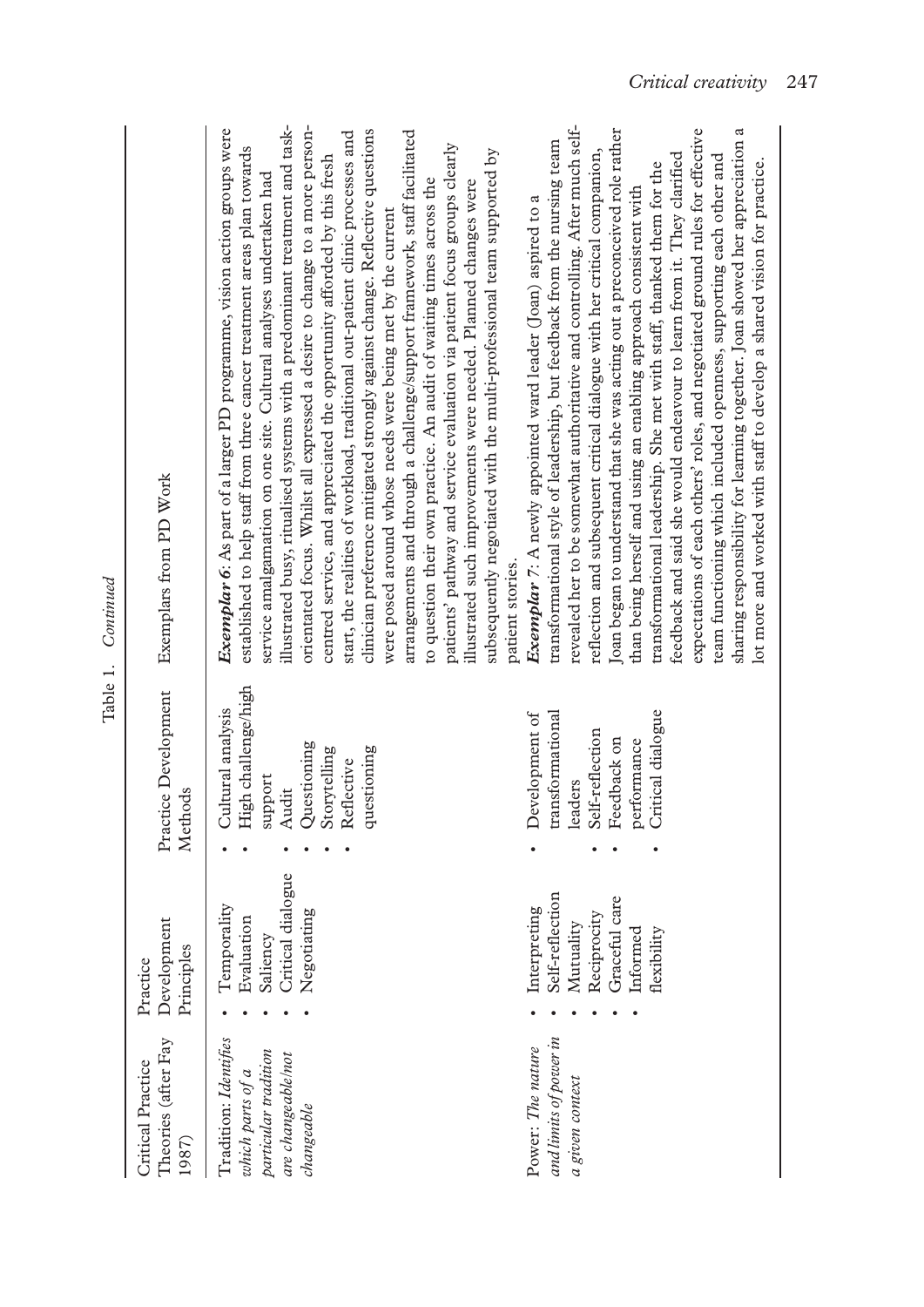|                                                                                                                                                   |                                                                                                                                               |                                                                                                                                                                                                                                                                                                  | LaDIE 1. Continued                                                                                                                                                                                                                                                                                                                                                                                                                                                                                                                                                                                                                                                                                                                                                                                                                                                                                                                                                                                                  |
|---------------------------------------------------------------------------------------------------------------------------------------------------|-----------------------------------------------------------------------------------------------------------------------------------------------|--------------------------------------------------------------------------------------------------------------------------------------------------------------------------------------------------------------------------------------------------------------------------------------------------|---------------------------------------------------------------------------------------------------------------------------------------------------------------------------------------------------------------------------------------------------------------------------------------------------------------------------------------------------------------------------------------------------------------------------------------------------------------------------------------------------------------------------------------------------------------------------------------------------------------------------------------------------------------------------------------------------------------------------------------------------------------------------------------------------------------------------------------------------------------------------------------------------------------------------------------------------------------------------------------------------------------------|
| Theories (after Fay<br><b>Critical Practice</b><br>1987)                                                                                          | Development<br>Principles<br>Practice                                                                                                         | Practice Development<br>Methods                                                                                                                                                                                                                                                                  | Exemplars from PD Work                                                                                                                                                                                                                                                                                                                                                                                                                                                                                                                                                                                                                                                                                                                                                                                                                                                                                                                                                                                              |
| present and plans for<br>paying attention to<br>Explains the past,<br>context and limits<br>liberation whilst<br>accounts for the<br>Reflexivity: | Consciousness-<br>Facilitative use<br>theorisation of<br>Temporality<br>Facilitating<br>Critique<br>Saliency<br>practice<br>raising<br>ofself | High challenge/high<br>craft knowledge is<br>Critical reflection<br>evaluating shared<br>Critical dialogue<br>interpreting and<br>practice<br>Identifying how<br>theorisation of<br>Taking action<br>experiences<br>Facilitating<br>Evaluation<br>Analysing,<br>developed<br>Critique<br>support | enabled them not only to understand how their craft knowledge developed,<br>reflecting-in-action, in order to then use self and facilitative interventions<br>but whilst facilitating others in the workplace, made them more aware of<br>Exemplar 8: Throughout an e-learning facilitation course learners were<br>stimulated further reflection in the midst of the online dialogue and new<br>evaluate their experiences, thus generating personal theories of practice.<br>subsequently engage in critical dialogue online in a 'chat room' setting.<br>Experiences were shared, and through strategies of high challenge/high<br>Explicit probing, to identify knowledge sources used in practice, often<br>support, questions asked enabled individuals to analyse, interpret and<br>more effectively thus transforming the situation in a reflexive spiral.<br>insights developed. Learners report that such consciousness-raising<br>encouraged to critically reflect on their facilitation practice and to |

Table 1. Continued Table 1. *Continued*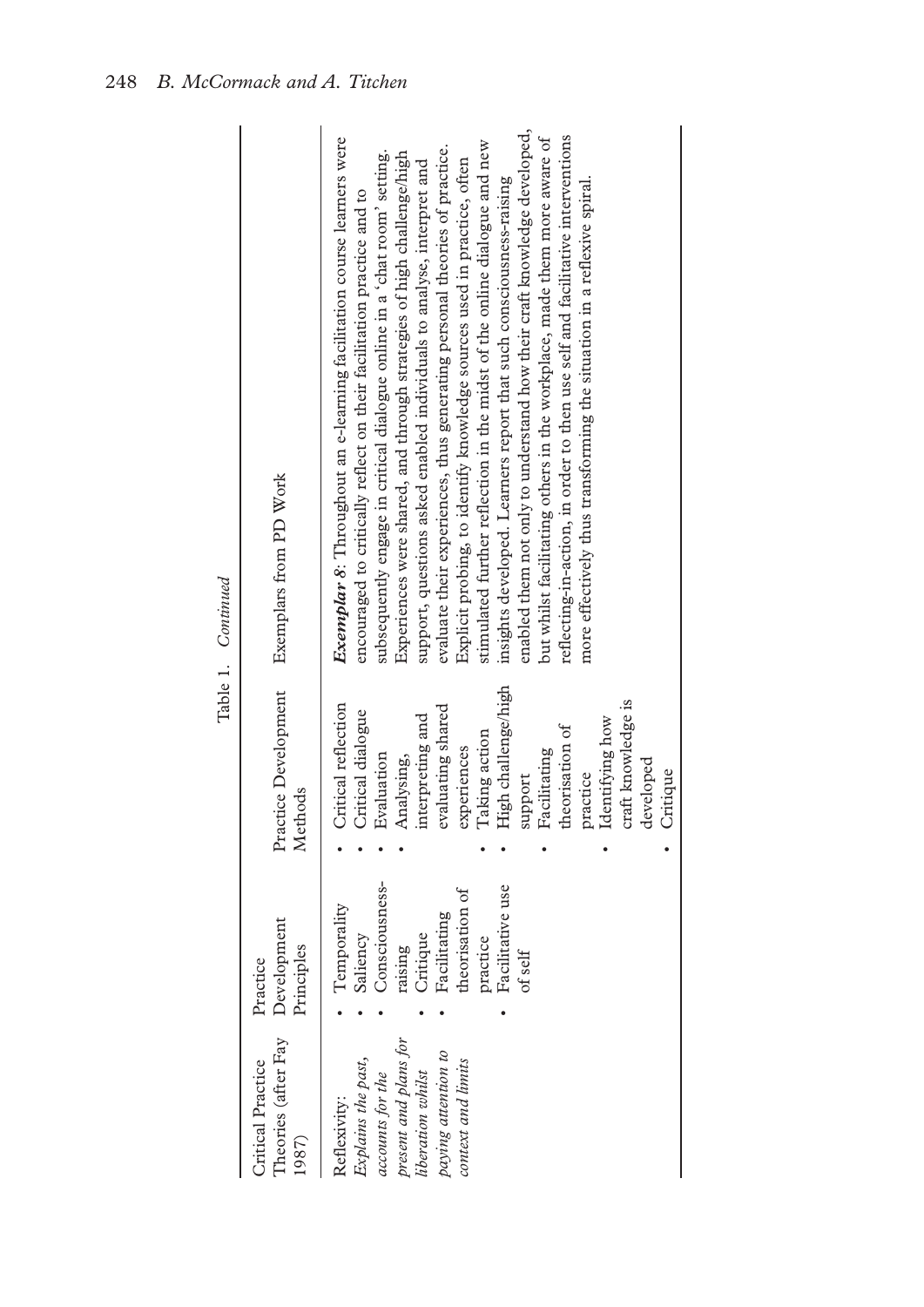|              | Theory              |          | Sub-theory                                                                                                                                                                                                                           |
|--------------|---------------------|----------|--------------------------------------------------------------------------------------------------------------------------------------------------------------------------------------------------------------------------------------|
| 1.           | False consciousness | 1.<br>2. | Demonstrates the ways in which the self-understandings of a group<br>of people are false or incoherent or both.<br>Explains how the members of this group came to have these self-<br>misunderstandings and how they are maintained. |
|              |                     | 3.       | Contrasts them with an alternative self-understanding, showing<br>how this understanding is superior.                                                                                                                                |
| 2.           | Crisis              | 4.       | Spells out what a 'crisis' is.                                                                                                                                                                                                       |
|              |                     | 5.       | Indicates why the particular crisis exists.                                                                                                                                                                                          |
|              |                     | 6.       | Provides a historical account of the development of this crisis in<br>terms of structures and processes.                                                                                                                             |
| 3.           | Education           | 7.       | Offers an account of the conditions necessary and sufficient for<br>enlightenment to happen.                                                                                                                                         |
|              |                     | 8.       | Shows how these conditions are satisfied in a given context.                                                                                                                                                                         |
| 4.<br>action | Transformative      | 9.       | Isolates those aspects of a society that must be altered if the<br>dissatisfaction of a group's members is to be lessened.                                                                                                           |
|              |                     | 10.      | Details a plan of action indicating how people who are to carry out<br>social transformation are to do this.                                                                                                                         |
| 5.           | The body            | 11.      | Develops an explicit account of the nature and role of inherited<br>dispositions and the ways in which knowledge is embodied.                                                                                                        |
|              |                     | 12.      | Points out how embodied knowledge is created without reaching<br>consciousness.                                                                                                                                                      |
|              |                     | 13.      | Spells out the limits which inherited dispositions and embodied<br>knowledge place on transformative action.                                                                                                                         |
| 6.           | Tradition           | 14.      | Identifies which parts of a particular tradition are, at any given time,<br>changeable.                                                                                                                                              |
|              |                     | 15.      | Identifies which parts of a particular tradition are, at any given time,<br>not changeable or worthy of change.                                                                                                                      |
| 7.           | Power <sup>2</sup>  | 16.      | Develops an account of the conditions and use of power in a<br>particular situation.                                                                                                                                                 |
|              |                     | 17.      | Explicitly recognises the limits and effectiveness of critical theory in<br>certain situations of power.                                                                                                                             |
| 8.           | Reflexivity         | 18.      | Explains one's own historical tradition and makes explicit one's<br>own biases and prejudices in particular contexts.                                                                                                                |
|              |                     | 19.      | Does not pretend that any one change is able to capture the essence<br>of emancipation.                                                                                                                                              |
|              |                     | 20.      | Offers an account of the ways in which any change is contextual and<br>incomplete.                                                                                                                                                   |

Table 2. The theories and sub-theories of critical social science (adapted from Fay, 1987)

are the exception in everyday life and that a more realistic picture is that of 'a diffuse, fragile, continuously revised and only momentarily successful communication' (1972, p. 100), where people 'feel their way' from one occasional consensus to the next. When agreement about change does occur it cannot be verified by rational processes of verification, but instead, agreement can only be reached by the replacement of barriers with motivating reasons for change. However, no change occurs in isolation and thus constraining factors (such as organisational hierarchies, power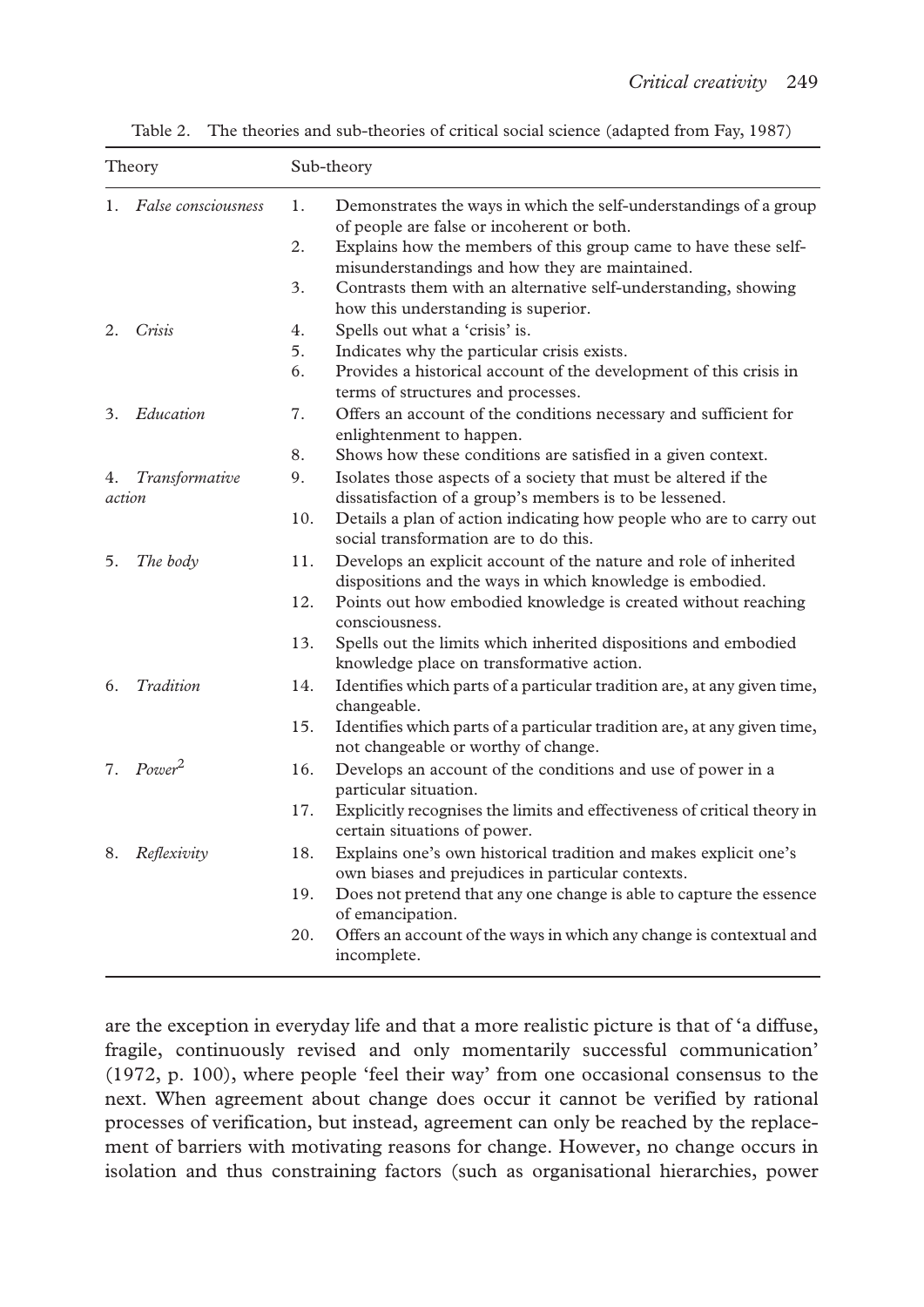relationships with managers or national policies) which are often outside the power of the individual to change, act as limitations to emancipation.

The limits of consensus in the making of rational judgements when deciding on the choice of methods to effect change in a given context are largely reified in reports of emancipatory change (Gore, 1992; Orner, 1992). Rather than focus on consensus, Fay argues for the centrality of reflection in emancipatory processes. He suggests that reflection is important not as a means of learning *about* theory but as a means of learning about oneself *in terms of* the theory. Fay's theory of 'the body' is central to being reflective, i.e. understanding how we inherit ways of being and the limits imposed by these inherited dispositions on our freedom. Dunne (1993) argues that our life-world is not freely available for thematic reflection and van Manen (2002) argues that to make such an assumption denies the existence of and access to our preconsciousness. Critiques of critical social science argue that little consideration is given to problematising mechanisms of empowerment such as critical reflection (Manias & Street, 2000). This critique is evident in the PD literature, where reflective learning strategies are actively encouraged but few critiques of the effectiveness of the models used (such as action learning) are evident.

To overcome many of these limitations of critical social science, Fay argues that all eight theories (Table 2) need to be kept in balance in order to achieve emancipation because 'our world is marked by continual tension in human life between illumination and activity on the one hand, and concealment and dependency on the other' (p. 215). He suggests that it is a mistake to focus on one side of the tension at the exclusion of the other and that by integrating the eight theories into the critical social science project, a balance can be achieved:

A proper critical social theory is one which possesses a stereoscopic vision which recognizes every situation as one of both gain and loss, of change and stasis, of possibility and limit. The amended scheme [eight theories] is meant to incorporate this dual vision. (p. 215)

However, the methodological complexity in operationalising eight theories and 20 sub-theories in any one project is not addressed and thus, whilst Fay clearly articulates a comprehensive theory of critical social science, little consideration of methodological approaches is proffered. Given the tensions that exist between ad hoc and systematic development activities, the complexity of PD roles and the lack of preparation for practice developers (Garbett & McCormack, 2001), then the expectation of 'holding' these theories and sub-theories in balance would appear to be unrealistic. Thus far, despite the claims for critical social science as the underpinning framework for emancipatory PD (e.g. Manley & McCormack, 2004), there is no evidence, in the literature, of Fay's theoretical framework being used explicitly to frame PD projects.

This critique of critical social science led us to question its sufficiency as a comprehensive theory for PD that adequately captures and informs the creativity required in operationalising PD methodologies. Increasingly, the importance of creativity in development activities is explicitly recognised (Angus, 2001; Philipp, 2002; Titchen, 2004). The use of creative imagination and expression has recently been explored in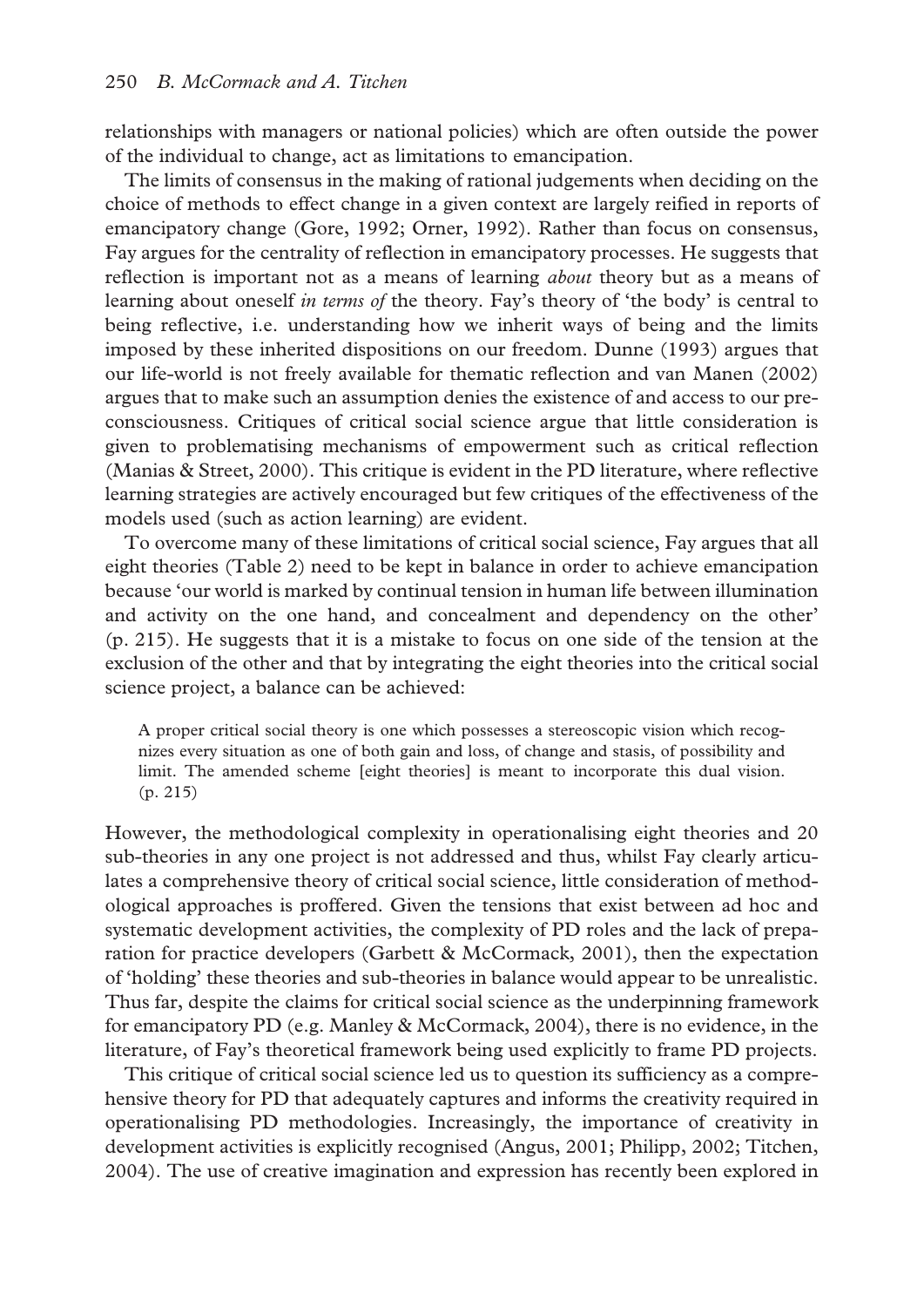health and social care PD, education, evaluation and research (e.g. Payne, 1993; Cotter *et al.*, 2001; Spouse, 2000; Titchen & Higgs, 2001; Seizing the Fire, 2002; Simons & McCormack, 2002; Coats *et al.*, 2004; Manley *et al.*, 2004).

# **The development of a new paradigmatic synthesis—critical creativity**

Three phases of development were undertaken.<sup>3</sup> In Phase 1 we undertook artwork (collage and painting) expressing how we experienced PD. Through these processes we articulated our embodied knowing as practice developers exploring questions of 'What is it like being a practice developer?', 'What does it feel like to be a practice developer?', 'How do we articulate ways of knowing in our emancipatory activities?', 'What models and frameworks help or hinder our intentions as practice developers?' The use of art enabled us to explore pre-conscious understandings and the placing of these in the context of worldviews that guide our practice (such as critical social theory, interpretive science). We used collage to map our individual and collective journeys as researchers in the world of PD and to articulate key PD concepts such as culture, context, evidence and reflection. In this work we tested our presuppositions and espoused values in order to shed light on what Dunne (1993) describes as 'the shadow side' of emancipatory action (i.e. presuppositions). However, recognising Fay's (1987) challenge of embodiment and the need to understand how we inherit roles and ways of being through the lived body, we recognised the need to go beyond the interpretation of our artistic expression through words. This work led to Phase 2 of our methodological development—embodiment of the attributes and processes. We did this through the use of movement and dance in order to 'feel them'. Having danced with these attributes we interpreted our movements through paintings and, through critical conversation, facilitated each other to articulate the key concepts embedded in our 'embodied artwork'. The critical conversations were tape-recorded. Figures 1–3 present embodied artworks developed by Brendan, Angie and Maeve with the key words/phrases highlighted that are representative of the concepts embedded in the paintings.

Finally, in Phase 3, we listened to the tape-recordings of our critical conversations and identified common words and phrases that articulated the key concepts embedded in each of our embodied artworks. We generated lists of keywords and dialogued meanings until metaphors representative of our collective meanings emerged. Metaphors that were common across each of our paintings were:

- spiralling through turbulence;
- circles of connections;
- creative effectiveness;
- movement in the stillness;
- embodied knowing;
- energising forces;
- openness to all ways of being;
- flowing with turbulence.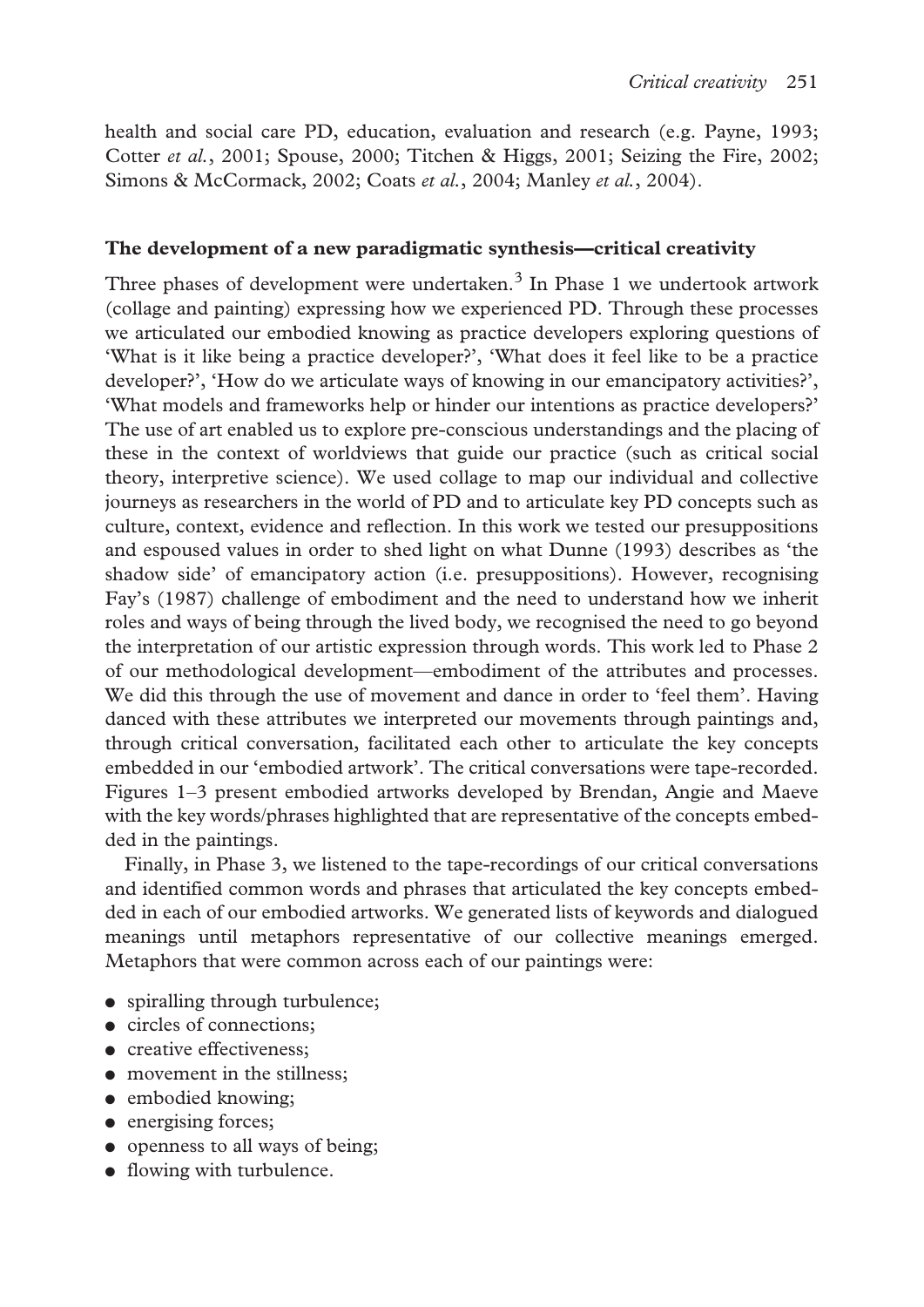

Figure 1. Maeve's painting

We discussed each of these metaphors and derived a shared understanding of the meanings embedded in each metaphor (Table 3). This dialogue led us to consider the conceptual basis of critical creativity as a paradigm that synthesises other ways of knowing within the critical paradigm.

# **Critical creativity as a paradigmatic synthesis for emancipatory practice development and action research**

The limitations of the interpretive and critical paradigms for providing philosophical, theoretical and methodological justifications for emancipatory PD and action research have been set out. Our work requires a new set of assumptions to underpin our discovery that the use of creative imagination and expression enables people to go beyond the limits that critique critical thinking and that being systematic can place on potential visions and on the actions to achieve them. Titchen (in preparation) lays out the current assumptions of creative inquiry that is undertaken through body senses, emotions, spirituality, creative imagination and artistic expression influenced, for example, by Gibran (1926), Merleau-Ponty (1962), Jung (1979), Eisner (1985), Arrien (1993), Allen (1995), Osho International Foundation (1995), Goleman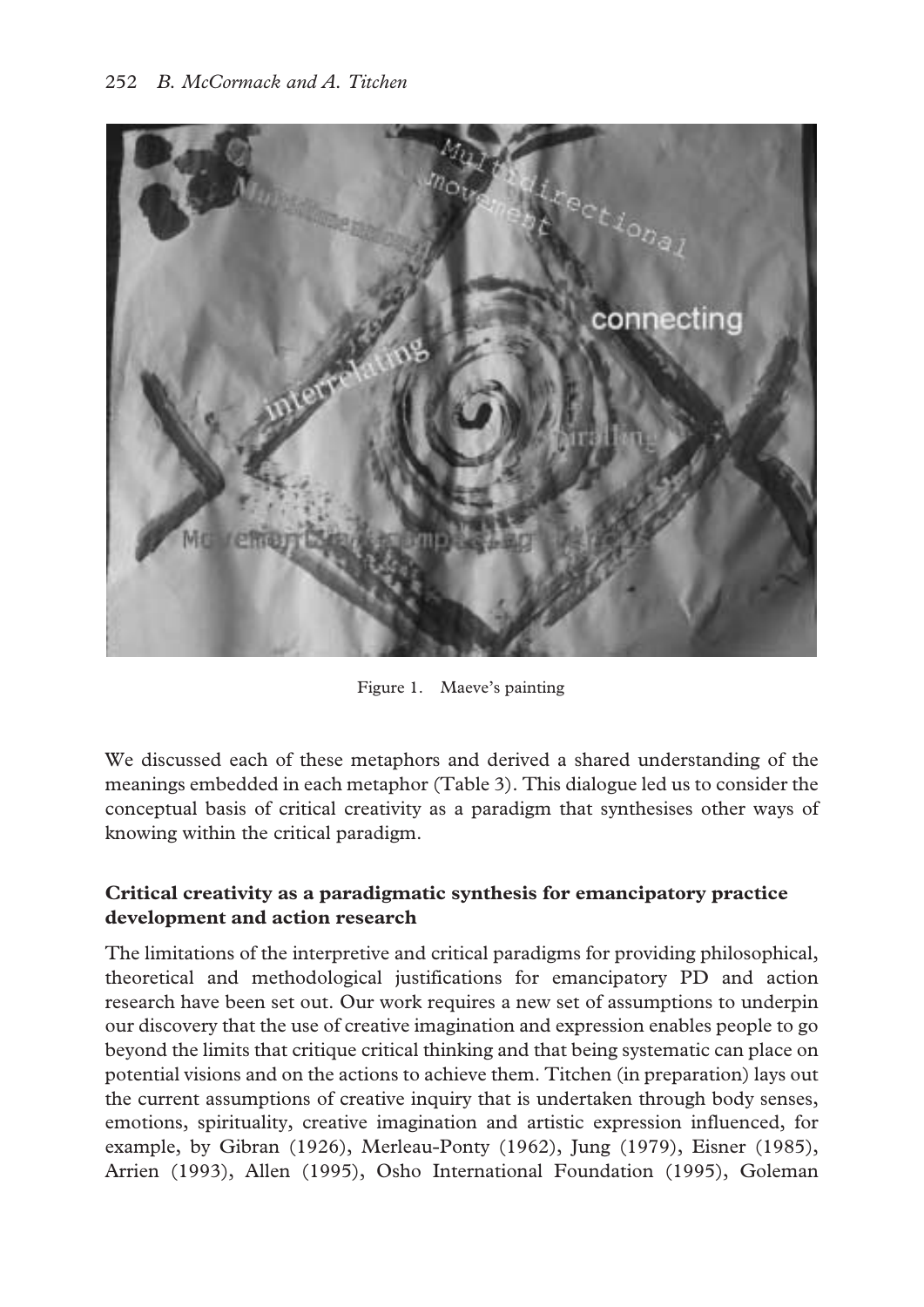

Figure 2. Brendan's painting

(1996), O'Donohue (1997), McNiff (1998), Zohar and Marshall (2000), Seizing the Fire (2002) and Simons and McCormack (2002). In that analysis, creative inquiry, within the interpretive paradigm, is seen as located in the philosophical stance of idealism and/or hermeneutics/existentialism/aesthetics and/or a range of spiritual traditions and artistic ways of knowing. These philosophical assumptions shape and colour emancipatory practice development and action research by influencing strategies for change, the nature of action, the simultaneous creation of new understandings and insights and how they are then used to inform subsequent action. So, what is missing from this melding of idealism, existentialism, aesthetics, spirituality and realism in existing notions of creative inquiry is the explicit notion of human flourishing, both inner and outer, not only as an end to the project, but also as the means and all that this entails. Whilst we know that a few researchers, such as Reason (1993) and Denzin and Lincoln (2000), are working with, and promoting, the potential of such human flourishing, we are unaware of any thorough paradigmatic, theoretical and methodological exploration into achieving this potential in development and research.

Whilst there is recognition within the interpretive and critical paradigms of the use of creative imagination and expression as means of gathering, analysing and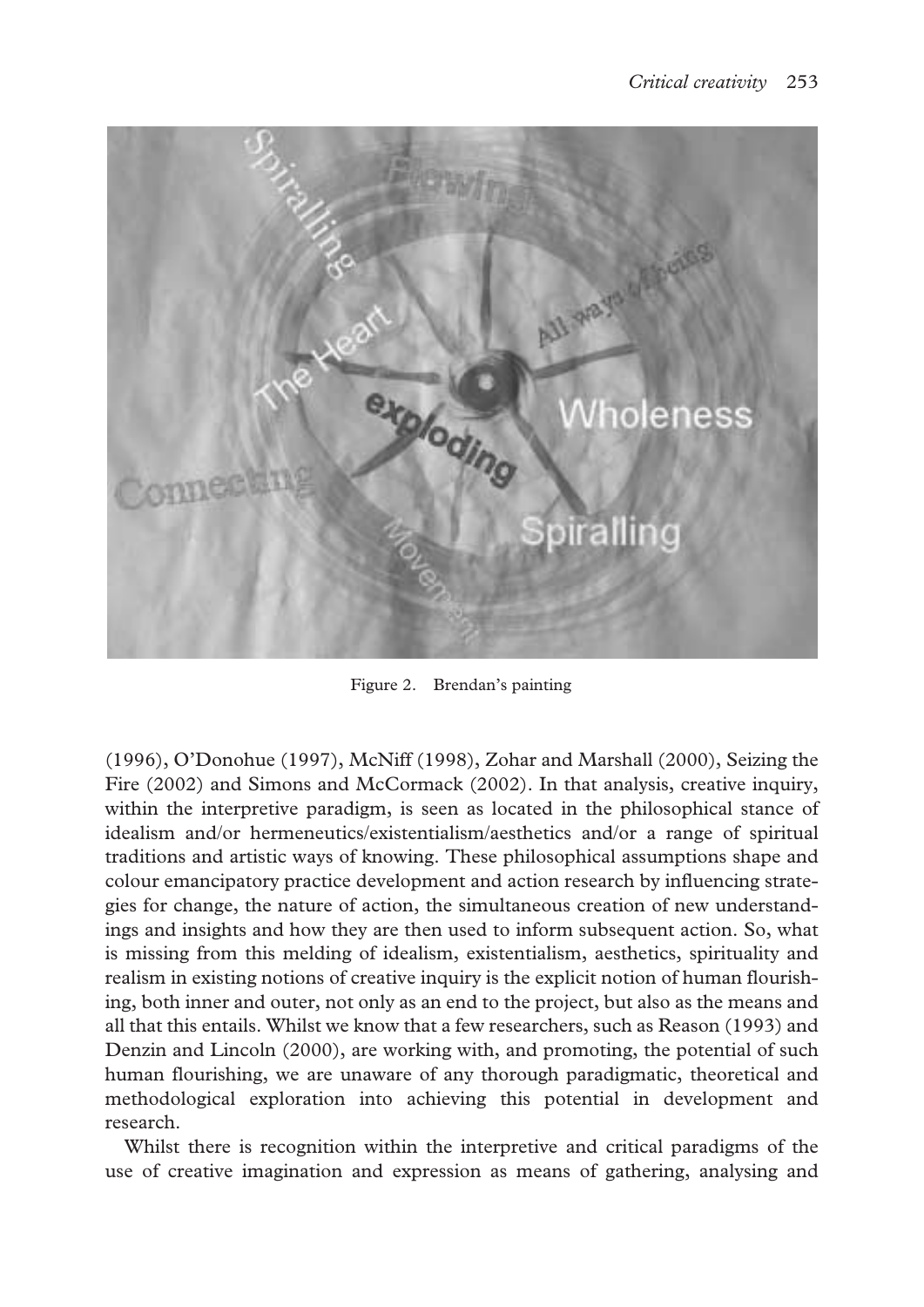

Figure 3. Angie's painting

interpreting data and presenting findings, their intentional use for the above purposes has not been justified philosophically, theoretically or methodologically. Whilst critical creativity thus draws from the assumptions of the interpretive and critical paradigms, we have identified assumptions that seem to be unique.

## *Philosophical assumptions*

There are four philosophical assumptions that make critical creativity distinctive:

*There is a creative connection and blending of assumptions, if assumptions across different development and research paradigms are combined within a project.* In order to answer development, research and evaluation questions, most projects require the blending of assumptions from different paradigms. The use of the creative arts enables a 'pragmatic' approach to the blending of differing worldviews with an attention to embodied meanings, i.e. how it feels and is experienced, rather than getting caught up in the detail of words the way that cognitive approaches often do (our phases of development described earlier is just such an example!). A cognitive approach focuses on acquiring a deep understanding of the assumptions of different paradigms in order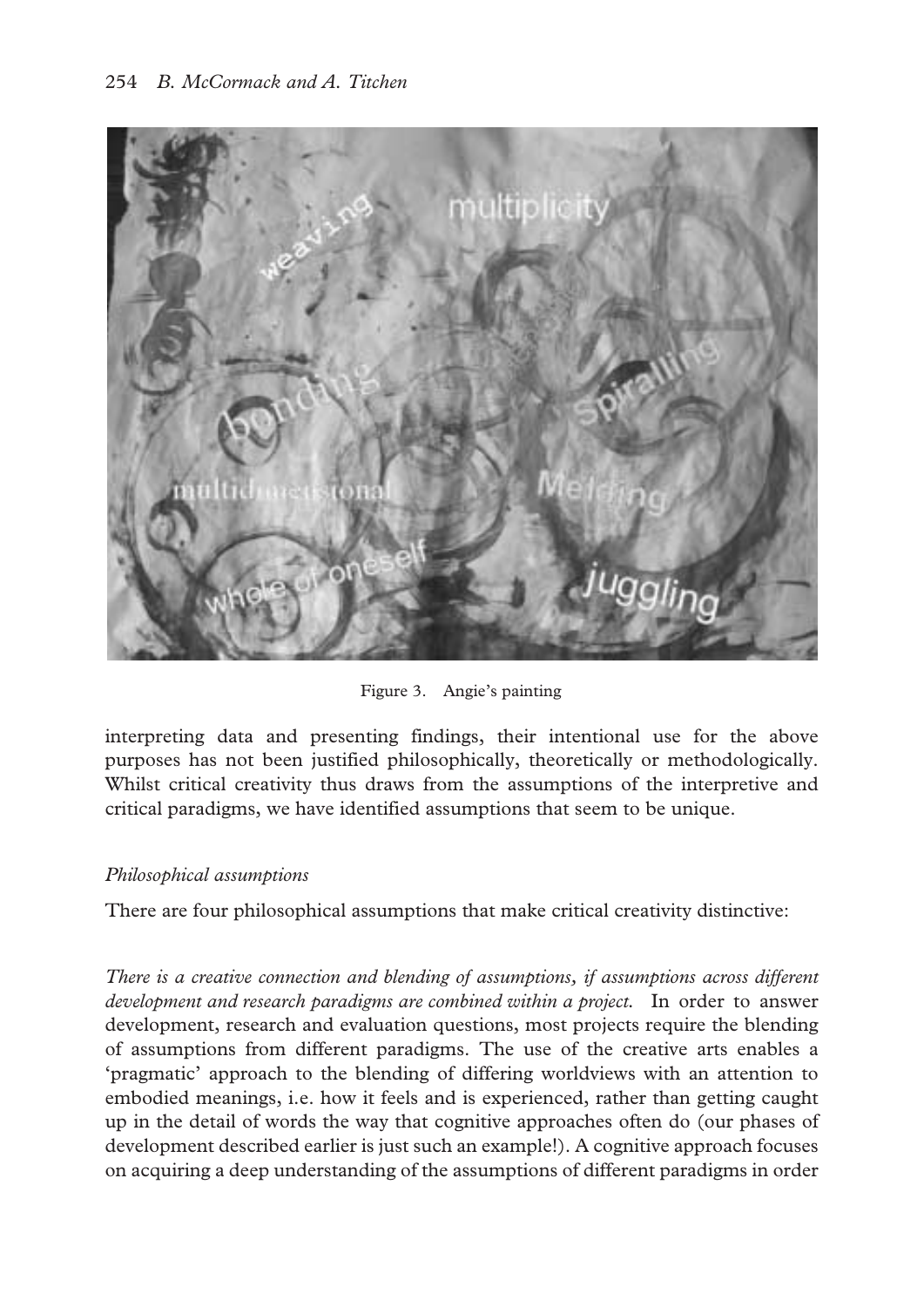| Metaphor                                                       | <b>Metaphorical Meaning</b>                                                                                                                                                                                                                                                                                                                                                                                                                                    |
|----------------------------------------------------------------|----------------------------------------------------------------------------------------------------------------------------------------------------------------------------------------------------------------------------------------------------------------------------------------------------------------------------------------------------------------------------------------------------------------------------------------------------------------|
| Spiralling<br>through<br>turbulence                            | Practice development work creates turbulence in a given context through which<br>the practice developer needs to journey in a way that is authentic and consistent<br>with the shared values and beliefs of co-participants and that results in human<br>flourishing.                                                                                                                                                                                          |
| Circles of<br>connection                                       | The methodology of practice development rejects linear models of personal and<br>professional growth. Through the creation of circles of connection, co-<br>construction of a shared reality is achieved which leads into a spiralling awareness<br>and understanding that has no beginning and no end. Such meanings are evident<br>in many ancient traditions such as the Celtic knot.                                                                       |
| Creative<br>effectiveness                                      | Creative effectiveness recognises the creativity embedded in all professional<br>practice and that to enable transformation, creative approaches to the facilitation<br>of increased understanding of effectiveness is required. Through blending,<br>improvisation, synchronicity, attunement and balance of professional artistry,<br>particularised creative approaches are made possible.                                                                  |
| Movement in<br>the stillness                                   | Not all PD work requires overt activity in order for movement to occur. The<br>stillness of reflection, contemplation and emptying the mind creates a movement<br>that enables future meaningful, ethical action and understanding to occur.                                                                                                                                                                                                                   |
| <i>Embodied</i><br>knowing                                     | Effective facilitation in practice development requires the embodiment of the<br>practice culture, i.e. a connection with the environment through an<br>internalisation of its culture(s) or the culture is enacted and seen through a<br>person's body/being in the world. Such knowing is usually difficult to put into<br>words and a facilitator helps others to recognise and articulate their own and<br>others' embodied knowing.                       |
| Energising<br>forces                                           | Transformation occurs through moments of 'crisis' that trigger a need for change.<br>This crisis creates an energy for growth and flourishing or for the synthesis of<br>opposing or distinct forces, ideas, knowledges or understandings to create<br>something new. Creative expression at moments of crisis generates energy from<br>a new ability to express feelings, experiences, spirituality, ethical concerns,<br>embodied and tacit ways of knowing. |
| Openness to all<br>ways of being<br>Flowing with<br>turbulence | Facilitators of practice development need to be open to and appreciative of<br>different worldviews.<br>Whilst it is recognised that high challenge with high support is a key mechanism<br>for perspective transformation and emancipatory action, the conscious use of<br>turbulence is key to empathising with and facilitating particular developmental<br>journeys. Working with turbulence requires the use of emotional and spiritual<br>intelligences. |

Table 3. Embodied artwork keywords

to justify the choice and blending of assumptions, philosophically and methodologically, because, for purposes of rigour, there must be coherence or epistemological and ontological authenticity within a project or study. Whilst this cognitive understanding is a vital part of professional artistry in development and research, it is acquired through an often-prolonged scholarly and experiential engagement with epistemological and ontological authenticity. However, this may not be feasible for busy healthcare practitioners and people who use health services who, without development or research backgrounds, are involved in the design and carrying out of PD evaluation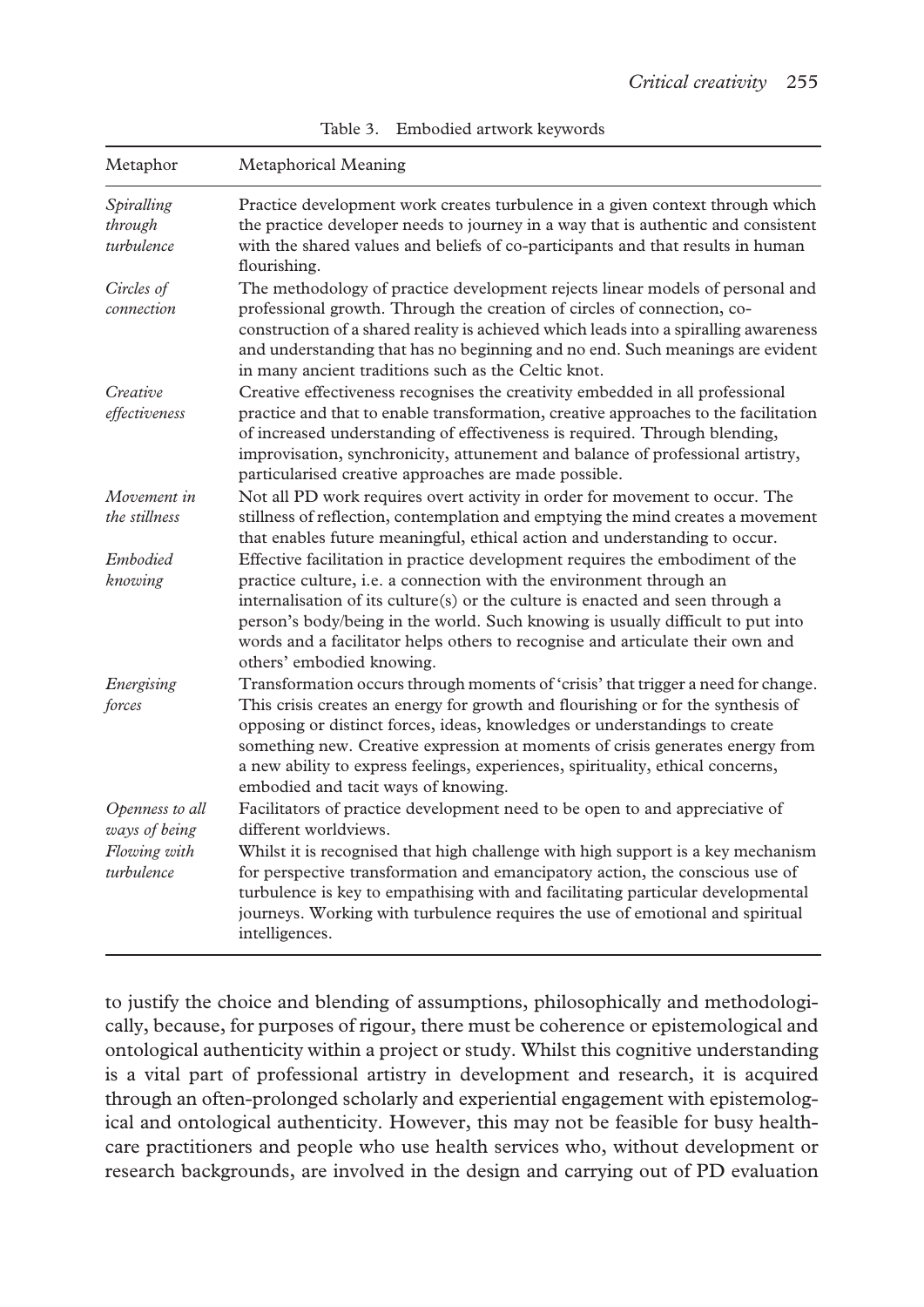or research. We have found that the use of creative arts media can help such people to grasp the blended assumptions of critical creativity and to live them together in their work (see for example Table 1, Exemplar 3).

*The use of creative expression to create synergy between cognitive and artistic approaches to critique.* This synergy is symbolised in the development processes we used to develop the theory of critical creativity. The approach utilised a movement between creative expression, critical dialogue and contestation in order to develop and understand key concepts. Each stage combined cognitive with artistic critique, creating a synergy through a reiterative, reciprocal dialogue between words and art forms.

*Transformational development and research is person centred.* Whilst the moral intent of the critical paradigm (i.e. the achievement of social justice, democracy and equity) is accepted in critical creativity, the moral intent of attaining human flourishing for all involved requires further philosophical underpinning. We have found through experience that being person centred is key to human flourishing as ends and means in development and research (e.g. Binnie & Titchen, 1999; McCormack, 2001; McCormack & Titchen, 2001; Manley *et al.*, 2004). Being person centred is linked to beliefs and values about the intrinsic moral good of personhood and to a universal moral principle that extends beyond politics, religion, wealth, privilege, cognition or rationality. McCormack (2004) described four dimensions of person-centred nursing— Being in relation; Being in a social world; Being in Place and Being with self. These four dimensions of 'being' in a therapeutic relationship locate person-centredness within the philosophical framework of humanistic existentialism with its concern about the value of being human, of existence and of the quality of that existence. Three main characteristics, therefore, in this respect shape critical creativity: (1) the uniqueness of the human individual; (2) a concern with the meaning and purpose of human life; and (3) the individual's freedom to choose.

Emancipatory PD and research facilitators in this tradition are, therefore, concerned with facilitating human potential and growth of the whole person. This means finding out what people's whole being needs are, from their own perspectives. By seeking an understanding of people's perspectives about their own experiences, facilitators can help them to focus on their unique experiential journeys of learning, critique, creativity and transformation. Within critical creativity, therefore, there is a blending of the moral intent of the critical paradigm, with its focus on improvement and transformation within the social world, with the moral intent of attaining improvement and transformation of the individual life-worlds of persons (see for example Table 1, Exemplar 4).

*The three philosophical assumptions above are blended with spiritual intelligence.* If emancipatory development and research is ultimately concerned with human flourishing in its myriads of ways, then it is likely to involve the human spirit. Whilst recognising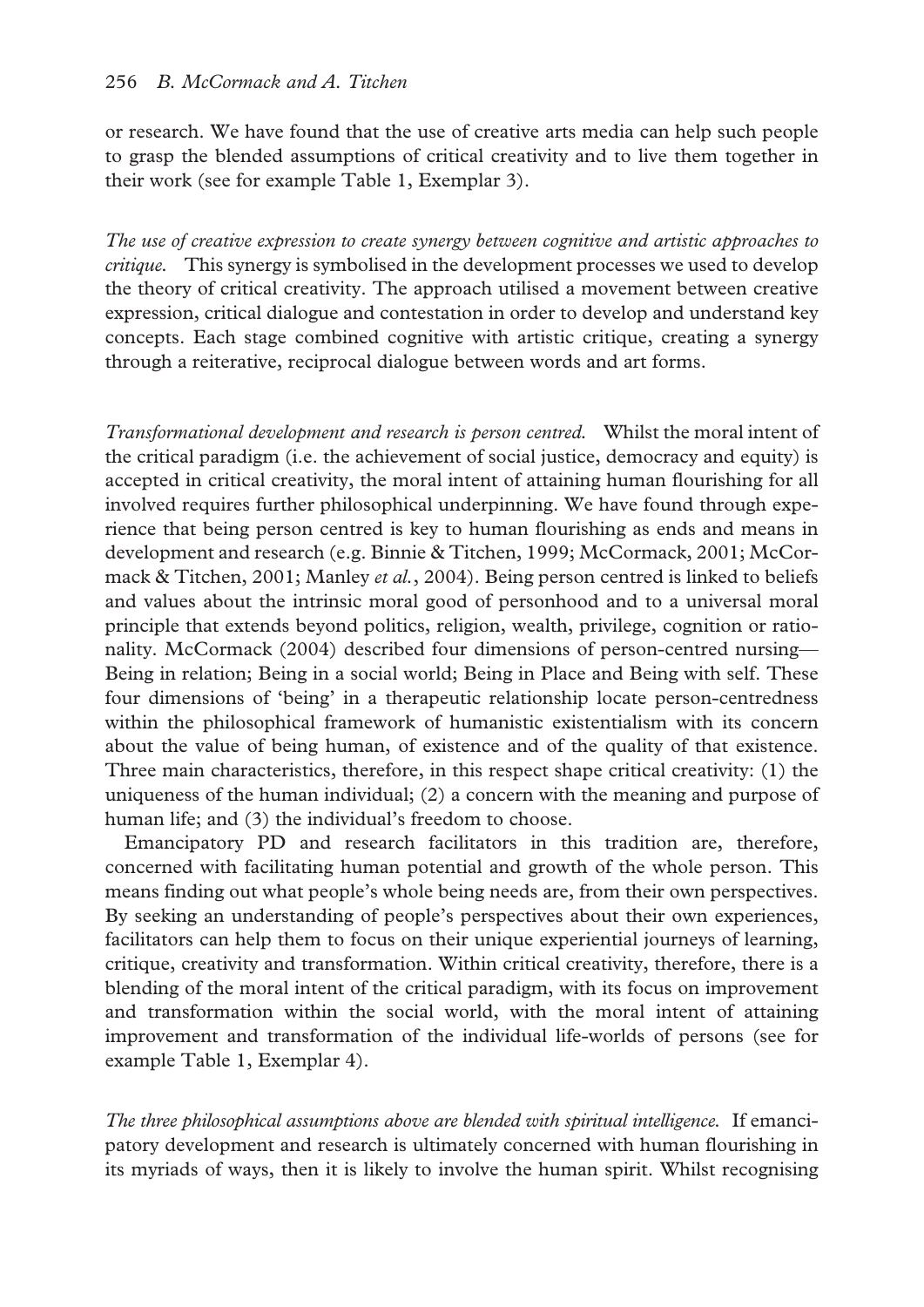that human flourishing may be understood and conceptualised in a variety of ways, for us, the work of Lincoln and Denzin (2000) proved to be a useful starting point in understanding 'human flourishing' and is consistent with our current understandings:

We may ... be entering an age of greater spirituality within research efforts. The emphasis on inquiry that reflects ecological values, on inquiry that respects communal forms of living that are not Western, on inquiry involving intense reflexivity regarding how our inquiries are shaped by our own historical and gendered locations, and on inquiry into 'human flourishing' as Heron and Reason (1997) call it, may yet reintegrate the sacred with the secular in ways that promote freedom and self-determination … We may be in a period of exploring the ways in which … we can both be and promote others' being, as whole human beings. (Lincoln & Denzin, 2000, p. 185)

Critical creativity is underpinned by an honouring of all forms of spirituality and recognition that particular spiritual beliefs may imbue and shape knowing, doing, being and becoming within a project. It is likely that people will hold a variety of spiritual beliefs, but that commonalities can be found. Within critical creativity, the two commonalities of significance are spiritual intelligence and helping relationships imbued with moderated love.

Spiritual intelligence refers to what human beings do with their deepest-held spiritual beliefs and values, whatever the doctrine, wisdom or tradition. According to Zohar and Marshall (2000), and Titchen and Higgs (2001), spiritual intelligence enables people to address and solve problems of meaning and value and place their actions, lives and pathways in wider, richer meaning-giving contexts. It gives human beings their moral sense and allows them to discriminate, to aspire, to dream and to uplift and energise themselves. Spiritual intelligence lets people work with the boundaries and shape and transform the situation. They call upon it when they are creative and in moving into the unknown. They use their deep, intuitive sense of meaning and value to guide them when they are at the boundary of order and chaos, that is, at the very edge of their comfort zones. The idea of a moderated love within professional relationships was first described by Campbell (1984). Since then, the importance of such love in person-centred nursing (e.g. Bradshaw, 1996; Ersser, 1997; Binnie & Titchen, 1999) and person-centred facilitation (e.g. Titchen, 2000a; Henderson, 2004) has been expressed, particularly through the process of graceful care. In our experience, enabling the human flourishing of others requires a generosity of heart, mind, body and spirit.

## *Theoretical assumptions*

Four theoretical assumptions, located within the previous philosophical assumptions, underpin critical creativity.

*Conscious to unconscious blending of assumptions.* Critique of assumptions begins consciously through individual and group processes in order to link new ideas with what people already know and also to blend different worldviews (epistemological concerns). This work begins as a conscious blending process, but as people begin to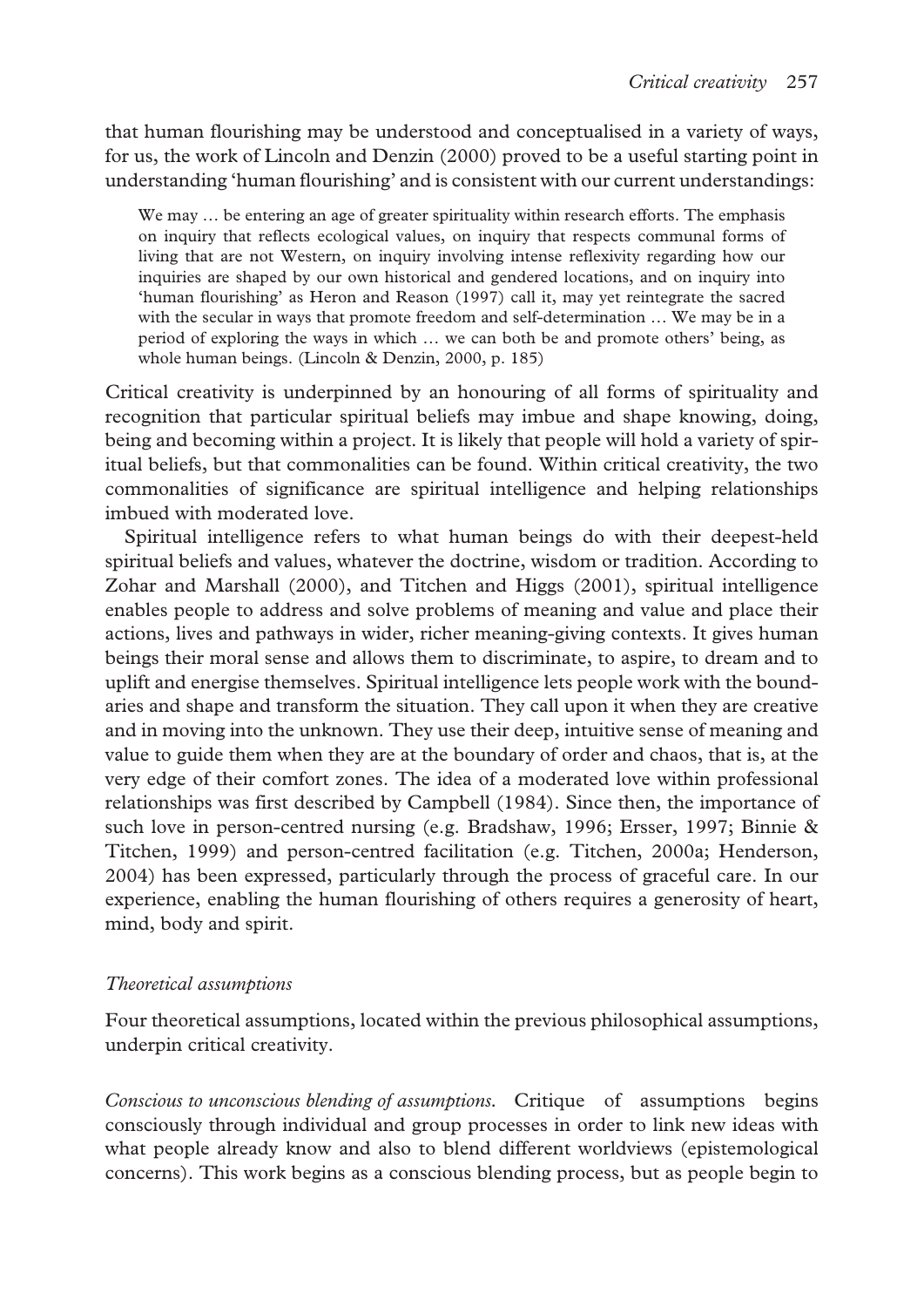## 258 *B. McCormack and A. Titchen*

genuinely live the assumptions in their practices, there may be a move from conscious to unconscious blending. In other words, the blending becomes embodied and part of human being in the world (ontological concern). This theoretical assumption builds on research into how nurses transform knowledge within their practice (e.g. Benner, 1984; MacLeod, 1994; Titchen, 2000b; McCormack, 2002).

*Connecting worldviews.* As demonstrated above, in the context of different spiritual traditions, the connecting of different worldviews can occur cognitively if commonalities are found and distinctions honoured and acknowledged. Although this way of connecting worldviews can occur in any paradigm, within critical creativity it can also happen by seeking the archetypal wisdom between traditions or, in Jungian terms, 'the collective unconscious'.

*Human flourishing is an intentional means as well as the ultimate end.* This principle makes explicit the integrated process and outcome intent of critical creativity. Human flourishing is both a means and an end of transformative PD and research.

*Human becoming.* This assumption sees human becoming as the development of mind, heart, body and spirit through approaches to learning and facilitation that draw upon a variety of perspectives and traditions.

# *Methodological assumptions*

Critical creativity assumes a critically creative approach to reflective action as the key methodological approach. Professional artistry provides the synergy and power to blend the philosophical and theoretical assumptions and convert them into action in transformative development and research. Professional artistry is a blending of personal qualities (e.g. bodily, emotional and spiritual intelligences, passion, courage, connoisseurship), practice skills (e.g. critical appreciation, metacognitive skills), creative imagination processes (e.g. emptying the mind, going with the unexpected or bizarre without knowing where it is going), creative and practice wisdom with authentic use of self (Titchen & Higgs, 2001). This blend is used to mediate science in professional practice, i.e. particularising propositional knowledge to make it useful to the particular situation and people. Blending and particularisation seem to involve artistic processes, such as appreciation, attunement, harmonisation, synthesis, being able to see the whole and the parts of some aspect of professional practice or experience and moving between them and getting the balance and form right.

Whilst professional artistry itself is not unique to critical creativity, its focus on a critically, creative approach to reflective action is. This approach is concerned with:

● Learning through intellectual, aesthetic and expressive creativity.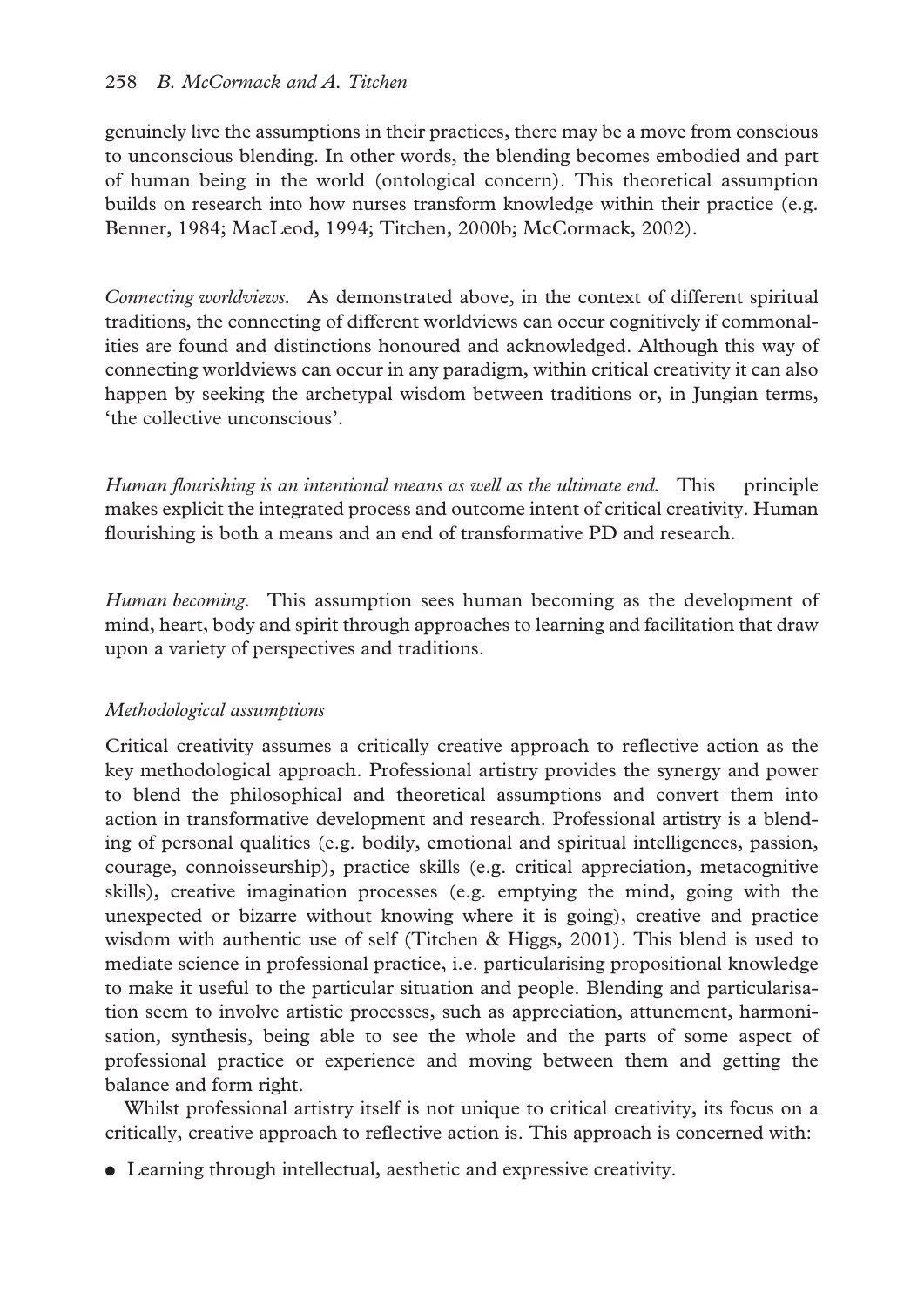- Releasing energy for creative practice through the use of creative arts media (Coats *et al.*, 2004) and intellectually creative thinking and problem solving.
- Practising creatively as a practitioner, facilitator/educator, developer or researcher.

# *Methods*

There are no differences in the actual methods for data gathering, analysis, interpretation and presentation used within transformational development and research with those utilised in the interpretive and critical paradigms. It is, of course, their intent and the philosophical and theoretical assumptions above that differ. However, research methods set within a critically creative methodological framework exist in a dynamic state and in a constant state of movement. Roth's (1990) '5 rhythms' (flowing, staccato, chaotic, lyrical and still) is a useful framework for understanding the dynamic movement that takes place in methods in order to achieve the intent of transformation.

Having articulated the assumptions underpinning critical creativity, we move now to present a theoretical framework for transformational PD and action research located in the critical paradigm.

## **Creativity—a framework for transformative action**

In our journey so far, we have critiqued critical social science in the context of transformational PD and action research through philosophical, theoretical and methodological analysis. Fundamentally, we argue that whilst Fay's eight theories of critical social science provide an appropriate underpinning for transformational action, they fail to capture the creativity that underpins much PD and action research work. We therefore propose a significant elaboration and alteration of sub-theory 10 by focusing on ways in which practice can be transformed through a critically creative engagement with practice. We name this addition, 'creativity', and set it out in the context of holistic engagement that is at the heart of critical social science. In the context of Fay's model, creativity blends and melds the 20 sub-theories and we define it as:

the blending and weaving of art forms and reflexivity (critical consciousness) located in the critical paradigm. Blending and weaving occur through professional artistry in order to achieve the ultimate outcome of human flourishing. Thus this theory has critical, moral and sacred dimensions.

Figure 4 presents the theoretical framework for human flourishing within a critical creativity worldview.

The imagery (i.e. the spirals, movement in stillness at the centre, energising forces, flowing with turbulence, etc.) represented in the framework was derived from the coconstruction through the creation of a sculpture with fellow inquirers and critical dialogue. The co-construction followed the integration of creative and cognitive processes as described earlier. Reflecting on the processes of construction further enabled the philosophical, theoretical and methodological principles of critical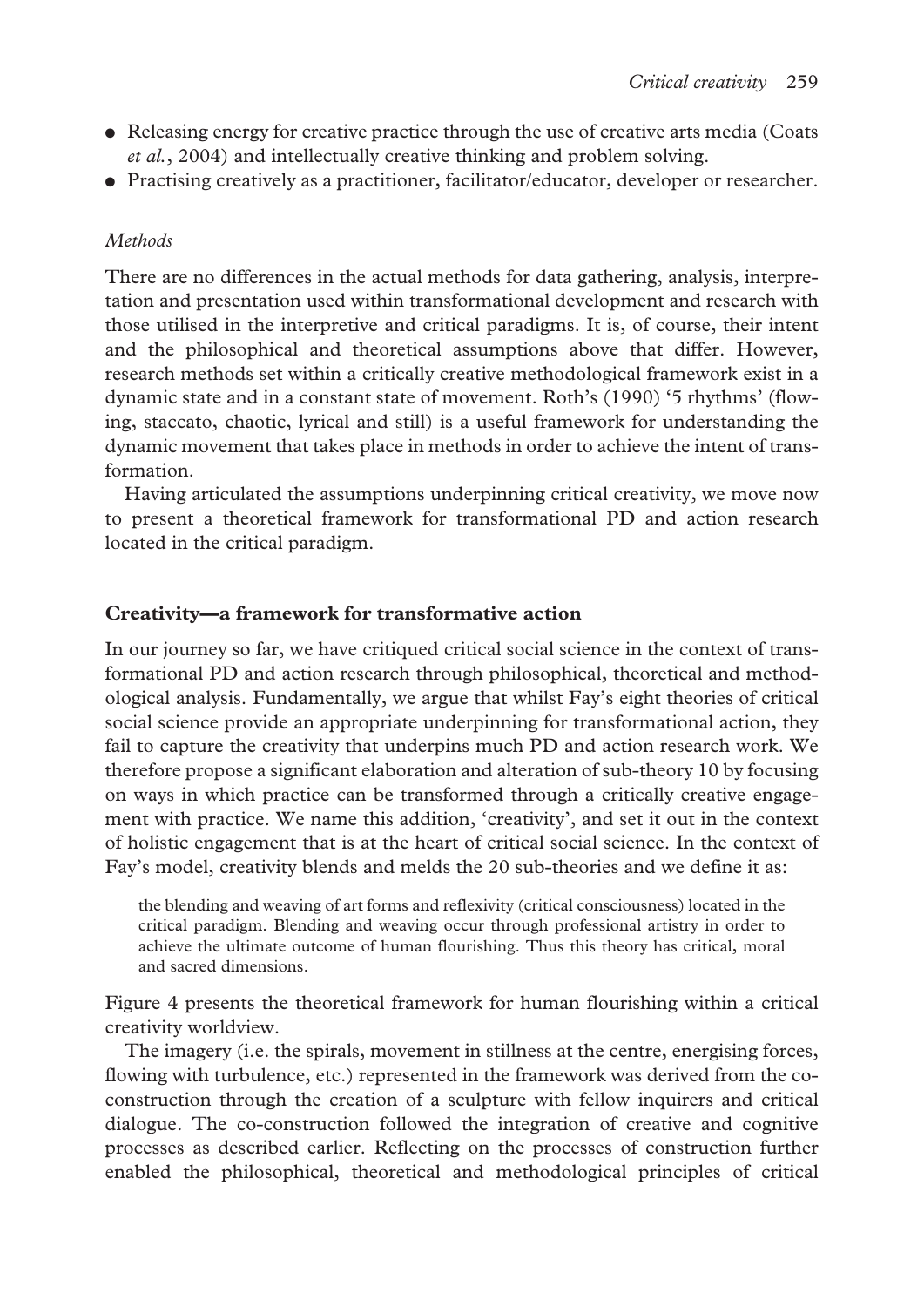

Figure 4. A theoretical framework for human flourishing located in the critical creativity dimension

creativity to be articulated, affirmed and confirmed through embodiment, debate, discussion and contestation.

The praxis spiral is the central spiral of the framework. It represents the journey from wherever we are now towards human flourishing as the ends and means of transformational development and action research. The journey is facilitated through the processes of blending, connecting, energising, reflecting, practising, learning and becoming.

The concept of praxis or practice wisdom/thoughtful doing with a moral intent has been around for millennia (Aristotle created the term). Known as the practical discourse in philosophy, it has been influenced, over time, by the dominant philosophical thinking of the age. This means that different theories, values and beliefs have influenced deliberative human action. Relevant here are the notions of emancipatory praxis and hermeneutic praxis. (The terms emancipatory and hermeneutic refer to the intent and philosophical roots of particular kinds of praxis, that is, emancipation from obstacles and understanding/transformation, respectively, as discussed above.) Emancipatory praxis, for us, emerges from the philosophical underpinnings of critical social science as critiqued above. Thus praxis and the praxiological knowledge that accrues from it is about seeking to overcome the external and internal barriers to achieving, in our case, human flourishing for all, through the delivery and receipt of person-centred, evidence-based care. Hermeneutic praxis, on the other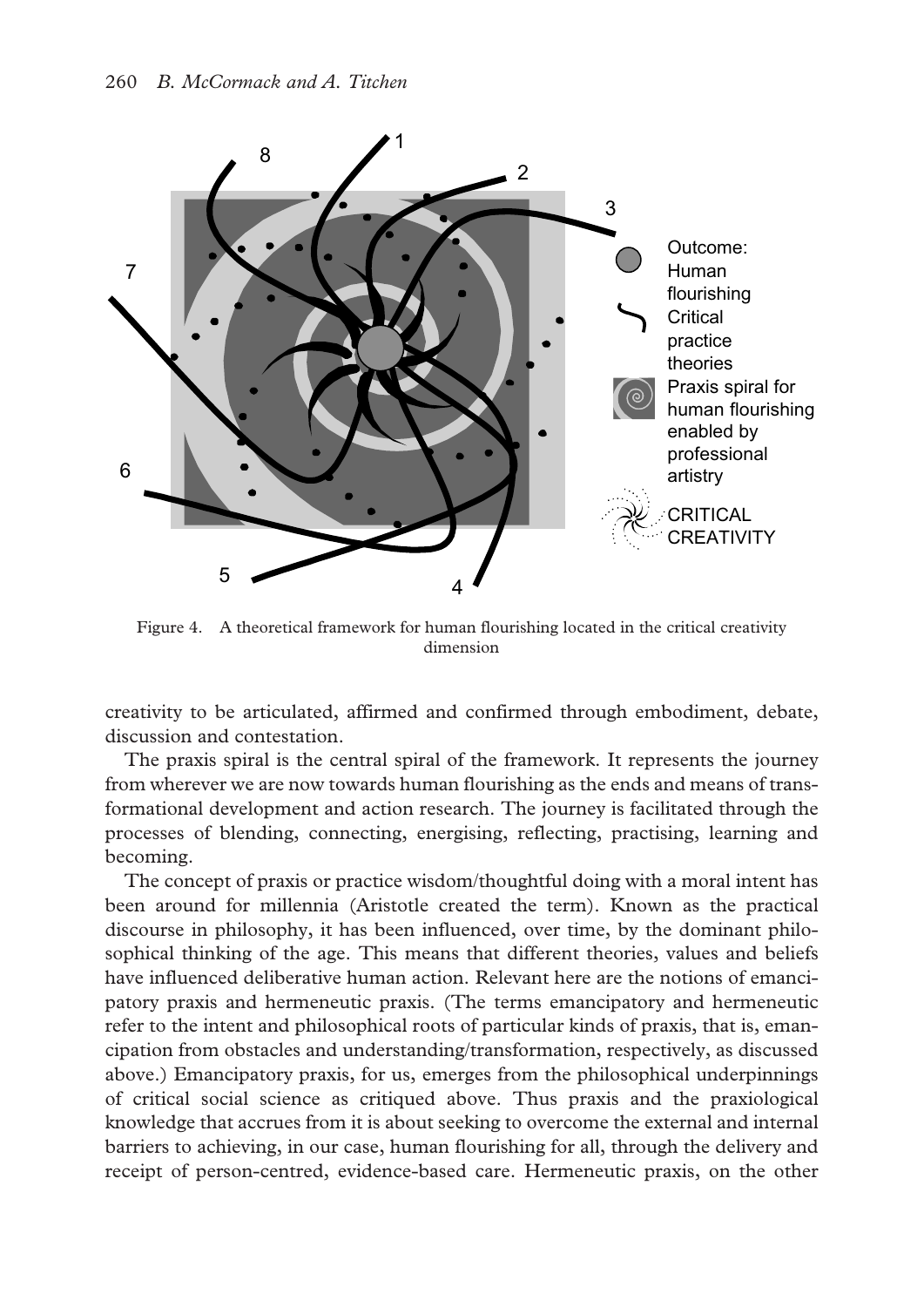hand, is concerned with reflexivity and transformation of understanding and thus transformation of self, teams, organisations and communities. It emerges from the philosophical tradition of hermeneutics.

As we are concerned with overcoming barriers and transformation, the praxis spiral in our framework is influenced by a blending of emancipatory and hermeneutic praxis, undertaken by transformational practice developers and action researchers. We have highlighted in the figure the recurring processes that surfaced through our use of creative arts media within the PD colloquium and previous scholarly inquiries.

Both the emancipatory and hermeneutic traditions use the spiral as imagery: the recurring spirals of planning, action, observation, reflection, in relation to emancipatory praxis, and the spiral of reflexivity and increasing understanding, in relation to hermeneutic praxis. In our cooperative inquiry, the spiral also keeps emerging as a significant symbol of the practice ontology of transformational practice developers and researchers (see Figures 1–3). It is for these reasons that we have chosen to represent praxis as a spiral. And because we engage in praxis when we are working with the nine critical practice theories, we have also represented those theories as spirals. We have placed praxis centrally because it is through this spiral that we tap our paradigmatic foundation, that is, critical creativity, shown in Figure 4 as dynamic energy or Catherine Wheel. This spiral then connects with the theory spirals at the centre of the figure when we engage in praxis. Thus critical creativity flows throughout our framework.

## *Professional artistry enabling the praxis spiral*

Professional artistry is the meaningful expression of a uniquely individual view within a shared tradition and involves the blending of practitioner qualities, practice skills and creative imagination processes (Higgs *et al.*, 2001). The blending of these qualities, skills and processes is referred to as 'practice wisdom'. But exactly what practice wisdom is and how theory and practice become one are rarely articulated. This is where we believe that the philosophical tradition of pragmatism has something to offer to our blend of philosophical perspectives. Building on the ideas of pragmatist and educationist John Dewey (1933), Donald Schön (1983), based on a scholarly approach to his own and others' practice, proposed that professional practice requires professional artistry to mediate science within, and use generalisable, propositional knowledge for, the particularity of professional practice. Within healthcare, Schön's ideas were elaborated and refined by Titchen and Higgs (2001) by combining previous hermeneutical nursing research (e.g. Benner, 1984; MacLeod, 1994; Titchen, 2000b) with their own scholarship (e.g. Higgs *et al.*, 2001). They proposed that professional artistry, as described above, encompasses practice wisdom. According to Titchen and Higgs, the qualities, skills and processes of professional artistry and their blending are built up through extensive introspective and critical reflection upon, and review of, practice. This view supports our notion of reflecting, practising, learning and becoming within the praxis spiral. Through a blend of cognitive and artistic critique, transformational action researchers are able to turn the eight critical practice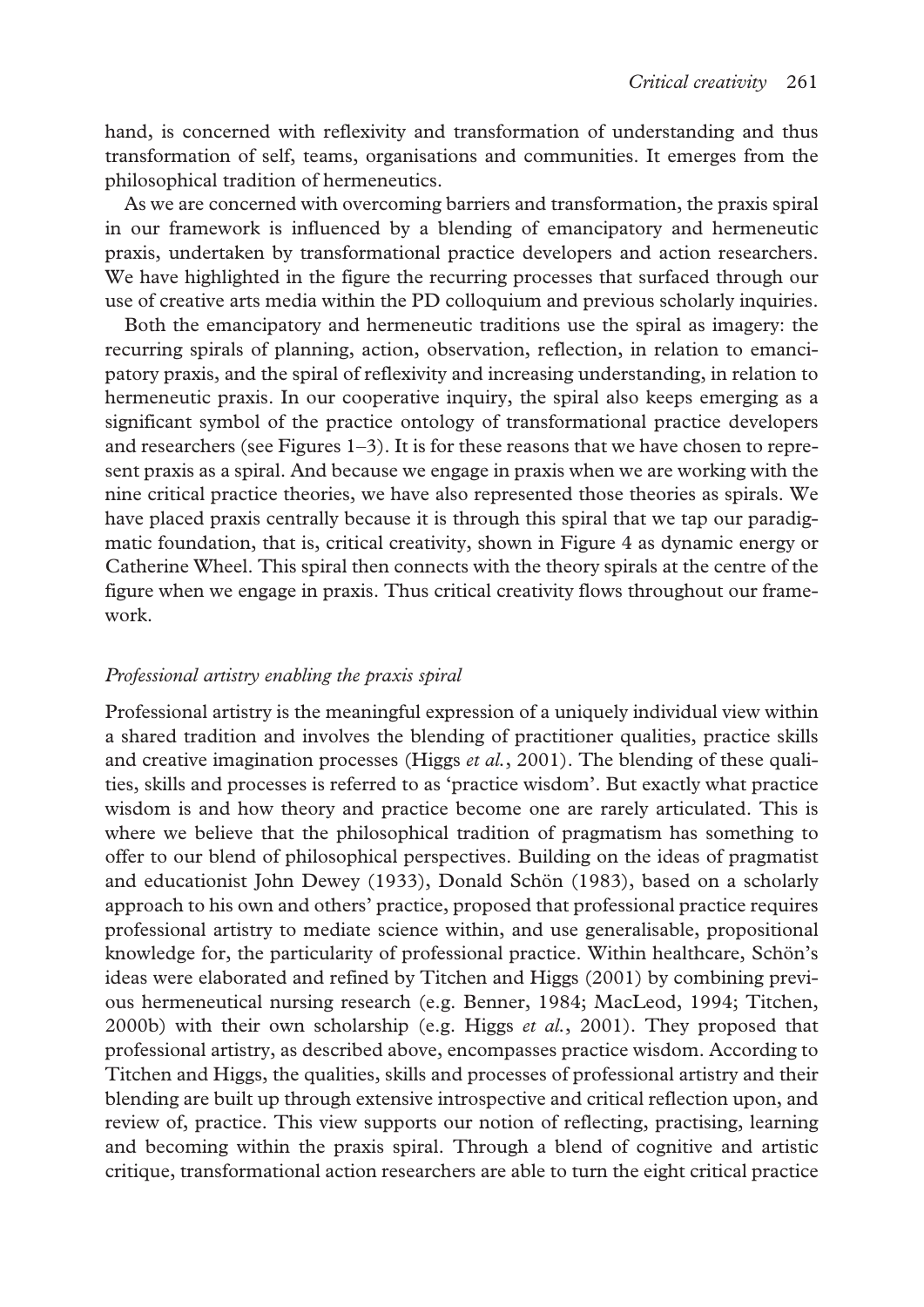theory spirals (Figure 4) into informed, transformed and transforming action with the moral intent of social justice, equity and human flourishing for all stakeholders. Professional artistry enables the continual reconstruction of theory in and on practice. This is an area ripe for research to test and elaborate.

## **Resting place**

In this article we have articulated an emerging paradigmatic synthesis of critical creativity. We have proposed an elaboration and alteration of sub-theory 10 through the theory of creativity as the blending of art forms and reflexivity, facilitated through the blending and weaving that is evident in professional artistry in order to achieve the outcome of human flourishing. We have outlined the background to this work including our philosophical and methodological journeys with critical social science and the creative arts that have enabled the articulation of critical creativity. Whilst recognising the need to undertake further work clarifying the concepts underpinning the proposed theory of creativity in Fay's framework in order to make explicit the relationship between it and the other theories, this article provides a framework for those interested in the integration of action-oriented methods of research and development with the creative arts. Our challenge is to ensure that the theory of creativity possesses what Fay describes as a 'stereoscopic vision' for the integration of art forms with reflexivity in order to enable human flourishing. Little work has been undertaken to develop theoretical frameworks that integrate creative expression with systematic approaches to research and development. The use of critical creativity as philosophical, theoretical and methodological bases enables traditional paradigms and research methods to be challenged and explored. We propose here that the new theoretical framework presented in this article underpins action research and offers direction for action researchers who are interested in working with a creative methodology through the integration of cognitive and artistic methods. The philosophical and theoretical principles articulated here offer a basis for the co-construction of methodologies in action research and PD. This journey of theoretical construction and methodological development is far from over! We welcome further dialogue to assist us on our way.

## **Notes**

- 1. We are grateful to Professor Brian Fay, who, through the process of peer review, provided us with a form of words to help articulate the central message of our article when we were struggling to do this in a way that captured the essence of our message. Professor Fay's critique enabled us to achieve a greater theoretical clarity in our work.
- 2. In Fay's (1987) original work, he used the word 'force' instead of power. For the purposes of this article and our understanding of critical social science in the context of the development of practice in health and social care contexts, we understand Fay to mean 'power' when he uses the word 'force'.
- 3. The development processes were undertaken with some other members of the practice development colloquium, namely: Maeve McGinley, Liz Henderson, Carolyn Kerr and Cathy O'Connell. We wish to acknowledge their contribution to the development of our understanding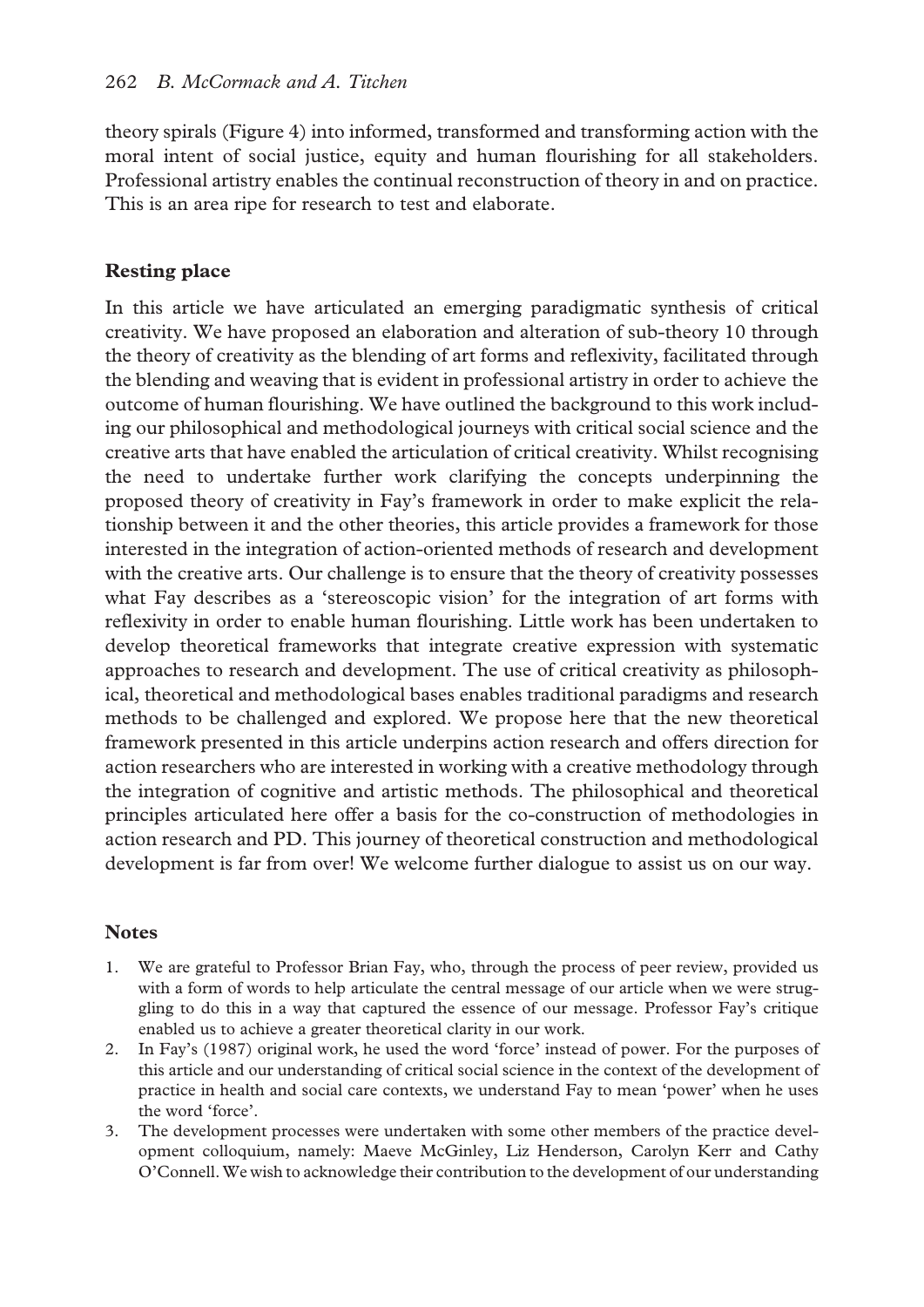of critical creativity and the articulation of key attributes and processes. We also wish to acknowledge the critique offered by other members of the colloquium.

#### **References**

- Allen, P. (1995) *Art is a way of knowing: a guide to self-knowledge and spiritual fulfillment through creativity* (London, Shambhala).
- Alvesson, M. & Deetz, S. (2000) *Doing critical management research* (London, Sage).
- Angus, J. (2001) *A review of evaluation in community-based art for health activity in the UK* (Durham, Centre for Arts and Humanities in Health and Medicine).
- Arrien, A. (1993) *The four-fold way* (San Francisco, CA, Harper).
- Benner, P. (1984) *From novice to expert: excellence and power in clinical nursing practice* (London, Addison-Wesley).
- Binnie, A. & Titchen, A. (1999) *Freedom to practise: the development of patient-centred nursing* (Oxford, Butterworth Heinemann).
- Bradshaw, A. (1996) Recovering the covenant tradition of patient-centred nursing, in: K. W. M. Fulford, S. Ersser & T. Hope (Eds) *Essential practice in patient-centred care* (Oxford, Blackwell Science), 22–35.
- Campbell, A. V. (1984) *Moderated love* (London, Society for Promoting Christian Knowledge).
- Carr, W. & Kemmis, S. (1986) *Becoming critical: education, knowledge and action research* (London, Falmer Press).
- Clarke, C. & Wilcockson, J. (2001) Professional and organizational learning: analysing the relationship with the development of practice, *Journal of Advanced Nursing,* 34(2), 264–272.
- Clarke, C., Reed, J., Wainwright, D., McClelland, S., Swallow, V., Harden, J., Walton, G. & Walsh, A. (2004) The discipline of improvement: something old, something new?, *Journal of Nursing Management,* 12(2), 85–96.
- Coats, E. (Ed.), Stephens, G., Titchen, A. *et al.* (2004) *Creative arts and humanities in healthcare: swallows to other continents* (London, The Nuffield Trust).
- Cotter, A., Fraser, F., Langford, S., Rose, L. & Ruddock, V. (2001) *'Getting everybody involved'. Report on a Magic Me action research project including people with dementia and those who work with them* (London, Magic Me).
- Denzin, N. & Lincoln, Y. S. (Eds) (2000) *Handbook of qualitative research* (2nd edn) (London, Sage).
- Dewey, J. (1933) *How we think* (Boston, MA, D. C. Heath).
- Dewing, J. (2004) Concerns relating to the application of frameworks to promote person-centredness in nursing with older people, *International Journal of Older People Nursing,* 13(3a), 39–44.
- Dunne, J. (1993) *Back to the rough ground: 'phronesis' and 'techne' in modern philosophy and in Aristotle* (London, University of Notre Dame Press).
- Ersser, S. J. (1997) *Nursing as a therapeutic activity: an ethnography.* Developments in Nursing and Health Care 14 (Aldershot, Avebury).
- Eisner, E. (1985) *The art of educational evaluation: a personal view* (London, Falmer Press).
- Fay, B. (1987) *Critical social science* (Cambridge, Polity Press).
- Garbett, R. (2005) *Governmentality and practice change: using Foucault to critique practice development.* Unpublished doctoral thesis, University of Ulster.
- Garbett, R. & McCormack, B. (2001) The experience of practice development: an exploratory telephone interview study, *Journal of Clinical Nursing,* 10, 94–102.
- Garbett, R. & McCormack, B. (2002) A concept analysis of practice development, *NT Research,* 7(2), 87–100.
- Garbett, R. & McCormack, B. (2004) A concept analysis of practice development, in: B. McCormack, K. Manley & R. Garbett, *Practice development in nursing* (Oxford, Blackwell), 10–32.
- Gerrish, K. (2001) A pluralistic evaluation of nursing/practice development units, *Journal of Clinical Nursing,* 10(1), 109–118.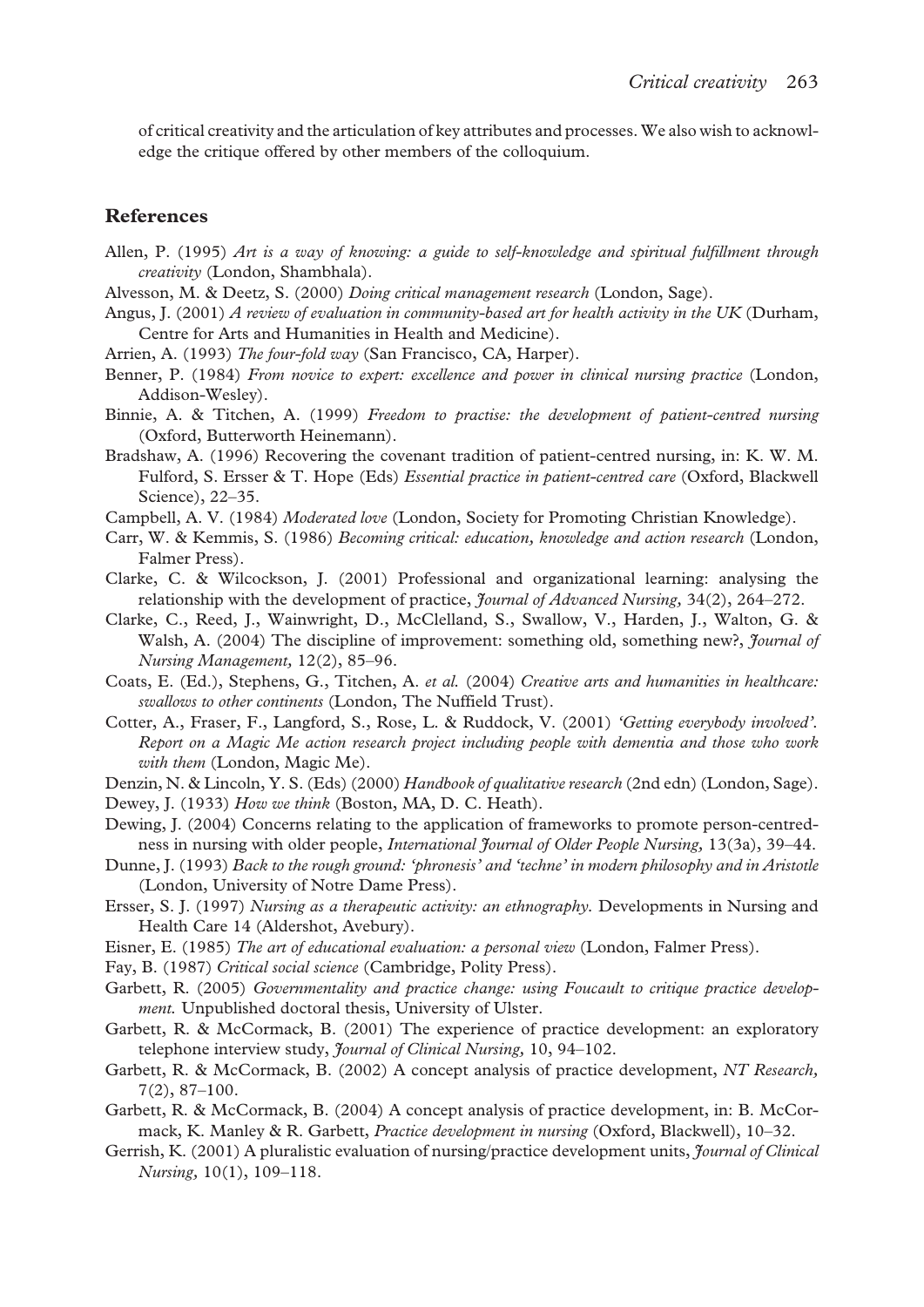Gibran, K. (1926) *The prophet* (London, Heinemann).

Goleman, D. (1996) *Emotional intelligence: why it can matter more than IQ* (London, Bloomsbury).

- Gore, J. (1992) What we can do for you! What can 'we' do for 'you'?: struggling over empowerment in critical and feminist pedagogy, in: C. Luke & J. Gore (Eds) *Feminisms and critical pedagogy* (New York, Routledge), 54–73.
- Grundy, S. (1982) Three modes of action research, *Curriculum Perspectives,* 2(3), 23–34.
- Habermas, J. (1972) *Knowledge and human interests* (J. J. Shapiro, Trans.) (London, Heinemann).
- Henderson, E. (2004) *Critical application of Johari Window in the development of clinical nurse specialists' practice, utilising narrative inquiry.* Unpublished Masters degree dissertation, University of Ulster, Northern Ireland.
- Heron, J. & Reason, P. (1997) A participatory inquiry paradigm, *Qualitative Inquiry,* 3, 274–294.
- Heron, J. & Reason, P. (2001) The practice of co-operative inquiry: research 'with' rather than 'on' people, in: P. Reason & H. Bradbury (Eds) *Handbook of action research* (London, Sage).
- Higgs, J. & Titchen, A. (Eds) (2001) *Professional practice in health, education and the creative arts* (Oxford, Blackwell Science).
- Higgs, J., Titchen, A. & Neville, V. (2001) Professional practice and knowledge, in: J. Higgs & A. Titchen (Eds) *Professional practice in health, education and the creative arts* (Oxford, Blackwell Science).
- Horkheimer, M. (1982) *Critical theory* (New York, Seabury Press).
- Jung, C. (1979) *Word and image* (Princeton, NJ, Princeton University Press).
- Lincoln, Y. S. & Denzin, N. (2000) Paradigmatic controversies, contradictions, and emerging confluences, in: N. Denzin & Y. S. Lincoln (Eds) *Handbook of qualitative research* (2nd edn) (London, Sage), 163–188.
- McCormack, B. (2001) *Negotiating partnerships with older people—a person-centred approach* (Basingstoke, Ashgate).
- McCormack, B. (2002) In search of the bull—excellence through enquiry, *The All Ireland Journal of Nursing & Midwifery,* 2(4), 36–41.
- McCormack, B. (2004) Person-centredness in gerontological nursing: an overview of the literature, *International Journal of Older People Nursing,* 13(3a), 31–38.
- McCormack, B. & Titchen, A. (2001) Patient-centred practice: an emerging focus for nursing expertise, in: J. Higgs & A. Titchen (Eds) *Practice knowledge and expertise in the health professions* (Oxford, Butterworth-Heinemann).
- McCormack, B., Kitson, A., Harvey, G., Rycroft-Malone, J., Titchen, A. & Seers, K. (2002) Getting evidence into practice: the meaning of 'context', *Journal of Advanced Nursing,* 38(1), 94–104.
- McCormack, B., Manley, K. & Wilson, V. (2004) Evaluating practice developments, in: B. McCormack, K. Manley & R. Garbett, *Practice development in nursing* (Oxford, Blackwell), 83–117.
- MacLeod, M. (1994) It's the little things that count: the hidden complexity of everyday clinical nursing practice, *Journal of Clinical Nursing,* 3, 361–368.
- McNiff, S. (1998) *Art-based research* (London, Jessica Kingsley Publishers).
- Manias, E. & Street, A. (2000) Possibilities for critical social theory and Foucault's work: a toolbox approach, *Nursing Inquiry,* 7(1), 50–60.
- Manley, K. (1997a) A conceptual framework for advanced practice: an action research project operationalizing an advanced practitioner/consultant nurse role, *Journal of Clinical Nursing,* 6(3), 179–190.
- Manley, K. (1997b) Editorial: Practice development: a growing and significant movement, *Nurs Crit Care,* 2(1), 5.
- Manley, K. (2001) *Consultant nurse: concept, processes, outcomes* (London, University of Manchester/ RCN Institute).
- Manley, K. (2004) Transformational culture: a culture of effectiveness, in: B. McCormack, K. Manley & R. Garbett, *Practice development in nursing* (Oxford, Blackwell), 51–82.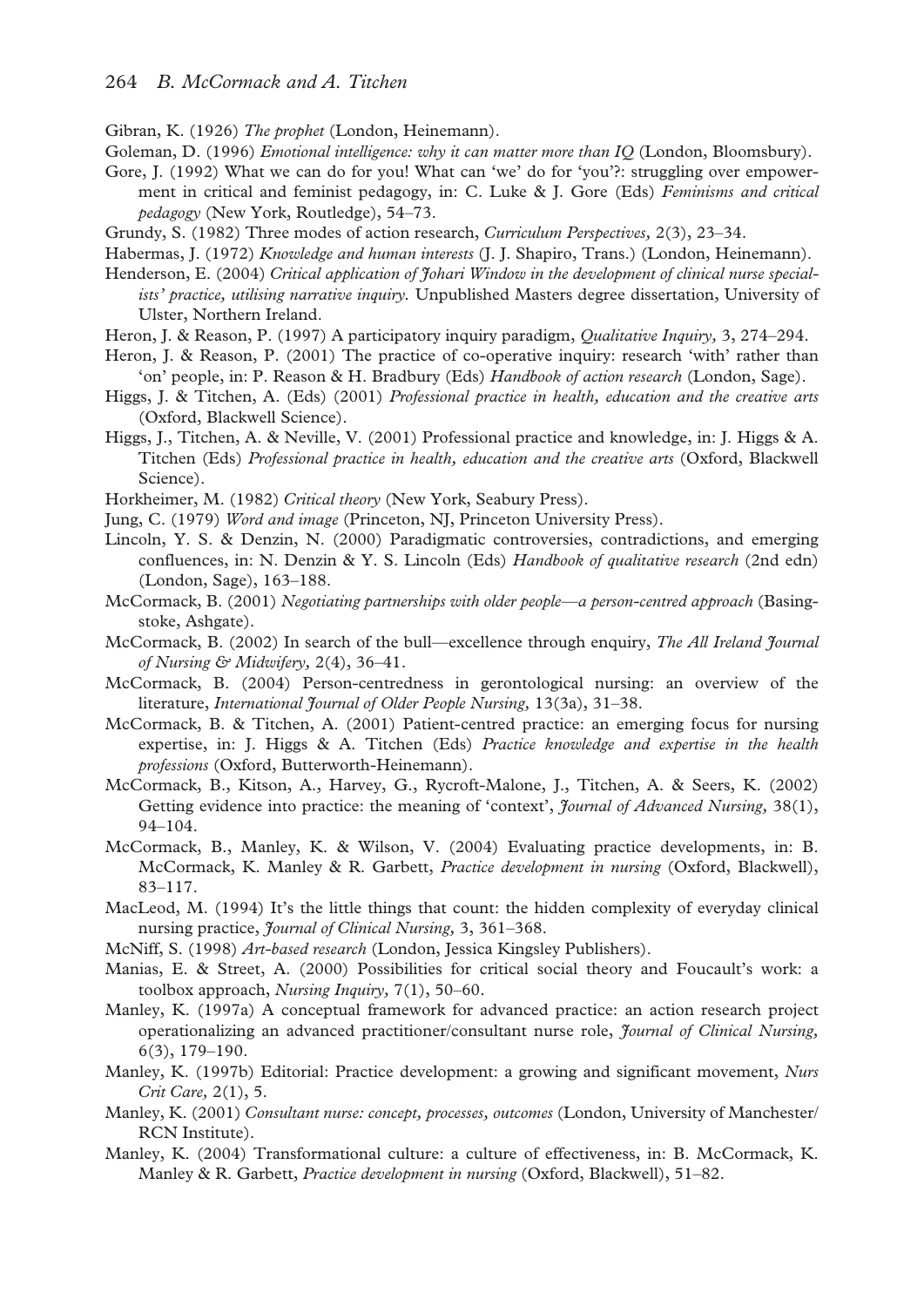- Manley, K. & McCormack, B. (2004) Practice development: purpose, methodology, facilitation and evaluation, in: B. McCormack, K. Manley & R. Garbett, *Practice development in nursing* (Oxford, Blackwell), 33–50.
- Manley, K., Hardy, S., Titchen, A., Garbett, R. & McCormack, B. (2004) *Changing patients' worlds through nursing practice expertise: a research report* (London, Royal College of Nursing).

Merleau-Ponty, M. (1962) *Phenomenology of perception* (London, Routledge).

- Nolan, M., Davies, S., Brown, J., Keady, J. & Nolan, J. (2004) Beyond 'person-centred' care: a new vision for gerontological nursing, *International Journal of Older People Nursing,* 13(3a), 45–53.
- O'Donohue, J. (1997) *Anam cara: spiritual wisdom from the Celtic world* (London, Bantam Press).
- Orner, M. (1992) Interrupting the calls for student voice in liberatory education: a feminist poststructuralist perspective, in: C. Luke & J. Gore (Eds) *Feminisms and critical pedagogy* (New York, Routledge), 74–89.
- Osho International Foundation (1995) *Returning to the source: talks on Zen* (Shaftesbury, Element Books).
- Payne, H. (1993) *Handbook of inquiry in the arts therapies: one river many currents* (London, Jessica Kingsley).
- Philipp, R. (Ed.) (2002) *Arts, health and well-being: from the Windsor 1 Conference to a Nuffield Forum for the Medical Humanities* (London, The Nuffield Trust).
- Reason, P. (1993) Sacred experience and sacred science, *Journal of Management Inquiry,* 2, 10–27.
- Roth, G. (1990) *Maps to ecstasy: teachings of an urban shaman* (San Rafael, CA, Mandala).
- Rycroft-Malone, J., Seers, K., Titchen, A., Harvey, G., Kitson, A. & McCormack, B. (2003) What counts as evidence in evidence-based practice, *Journal of Advanced Nursing,* 47(1), 81–90.
- Schön, D. A. (1983) *The reflective practitioner: how professionals think in action* (London, Temple Smith).
- Seizing the Fire (2001) A collaborative inquiry into using creative arts in health & social care and education, presentation at *Enhancing Practice, 1st Annual Joint Conference*, RCN Institute, RCN Research Society, Collaborative Action Research Network and Foundation of Nursing Studies, University of Keele.
- Seizing the Fire (2002) Using the arts in research work—philosophical twists and methodological turns, presentation at *Enhancing Practice, 2nd Annual Joint Conference*, RCN Institute, RCN Research Society, Collaborative Action Research Network and Foundation of Nursing Studies, University of Keele.
- Simons, H. & McCormack, B. (2002) Arts-based inquiry: the challenges for evaluation, paper presented to *Annual Conference, The Art of Evaluation*, United Kingdom Evaluation Society Conference, South Bank Centre, London.
- Spouse, J. (2000) Talking pictures: investigating personal knowledge through illuminative artwork, *Nursing Times Research,* 5(4), 253–261.
- Titchen, A. (2000a) *Growing a new species of research and researchers: new directions for research in the interpretive and critical paradigms using the creative arts.* Centre for Professional Education Advancement, University of Sydney.
- Titchen, A. (2000b) *Professional craft knowledge in patient-centred nursing and the facilitation of its development.* D.Phil., Linacre College Oxford (Tackley, Ashdale Press).
- Titchen, A. (2004) Helping relationships for practice development: critical companionship, in: B. McCormack, K. Manley & R. Garbett (Eds) *Practice development in nursing* (Oxford, Blackwell Publishing), 148–174.
- Titchen, A. (in preparation) *Qualitative research: philosophical starting points.*
- Titchen, A. & Higgs, J. (2001) Towards professional artistry and creativity in practice, in: J. Higgs & A. Titchen (Eds) *Professional practice in health, education and the creative arts*(Oxford, Blackwell Science), 273–290.
- Tolson, D. (1999) Practice innovation: a methodological maze, *Journal of Advanced Nursing,* 30(2), 381–390.